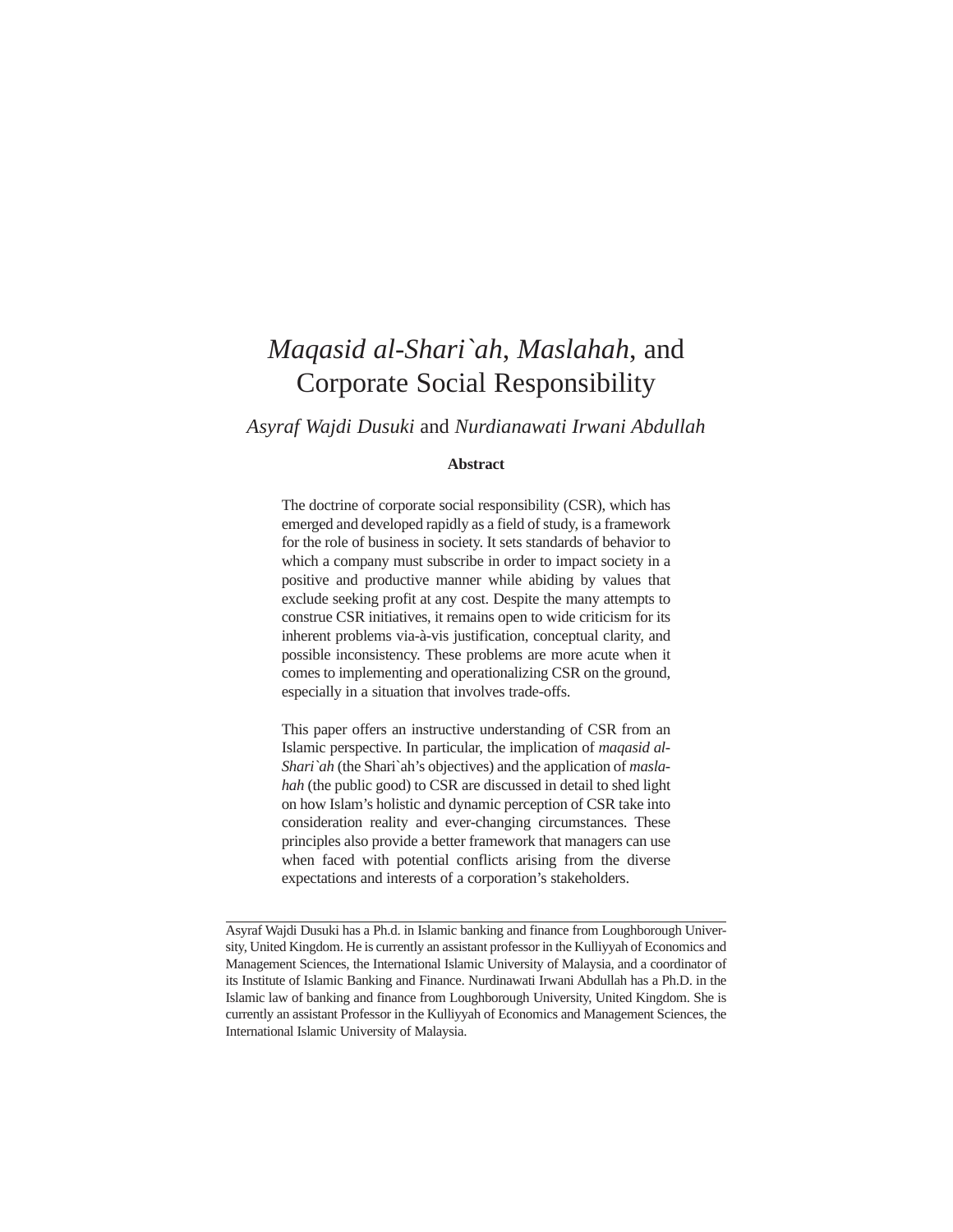## **Introduction**

Over the past twenty years, corporate social responsibility (CSR) has blossomed as a framework for the role of business in society and for setting standards of behavior to which a corporation must subscribe in order to impact society in a positive and a productive manner. The emergence of social enterprises, business ethics, environmental practices, a human rights approach to recruitment and employment conditions, and investment in the community are examples of such impacts.

Many believe that CSR is the tribute that capitalism everywhere pays to virtue.1 According to this view, corporations are no longer defined as entities with a mandate to pursue profit and power relentlessly, regardless of the potential harmful consequences. Instead, they are expected to use their extensive resources to soften their self-interest image by presenting themselves as humane, benevolent, and socially responsible. Due to globalization, corporations undoubtedly govern society, perhaps even more than governments do. Governments are increasingly looking at these giant and resource-rich entities to address socioeconomic problems. For example, multinational corporations are perceived as the key to development through providing jobs, paying taxes, transferring technology, and making charitable contributions to education and health care. The issue of CSR has only grown in importance in light of recent business scandals involving such large corporations as Barings, Enron, Arthur Anderson, WorldCom, and others.

Despite the tremendous efforts to promote CSR among corporations and society at large, this concept is not without criticism. For instance, how can CSR be operationalized effectively and efficiently on the ground, especially in situations that involve trade-offs? The potential conflict arising from the diverse interests and expectations among various constituents in society further hinders CSR initiatives.

This paper, therefore, delineates the concept of CSR in light of an Islamic perspective. In particular, the following discussion on the *maqasid alshari`ah* (the Shari`ah's objectives) and the principles of *maslahah* (the public good) serve as foundations for such a perspective. The implications of these principles are discussed in detail to shed light on how Islam perceives CSR in a holistic and dynamic way, taking into consideration reality and ever-changing circumstances. These principles also provide a better framework that managers can use when faced with potential conflicts arising from diverse expectations and interests of a corporation's stakeholders.

Since this paper is among the few attempts to discuss CSR from an Islamic perspective, it produces a conceptual justification that might have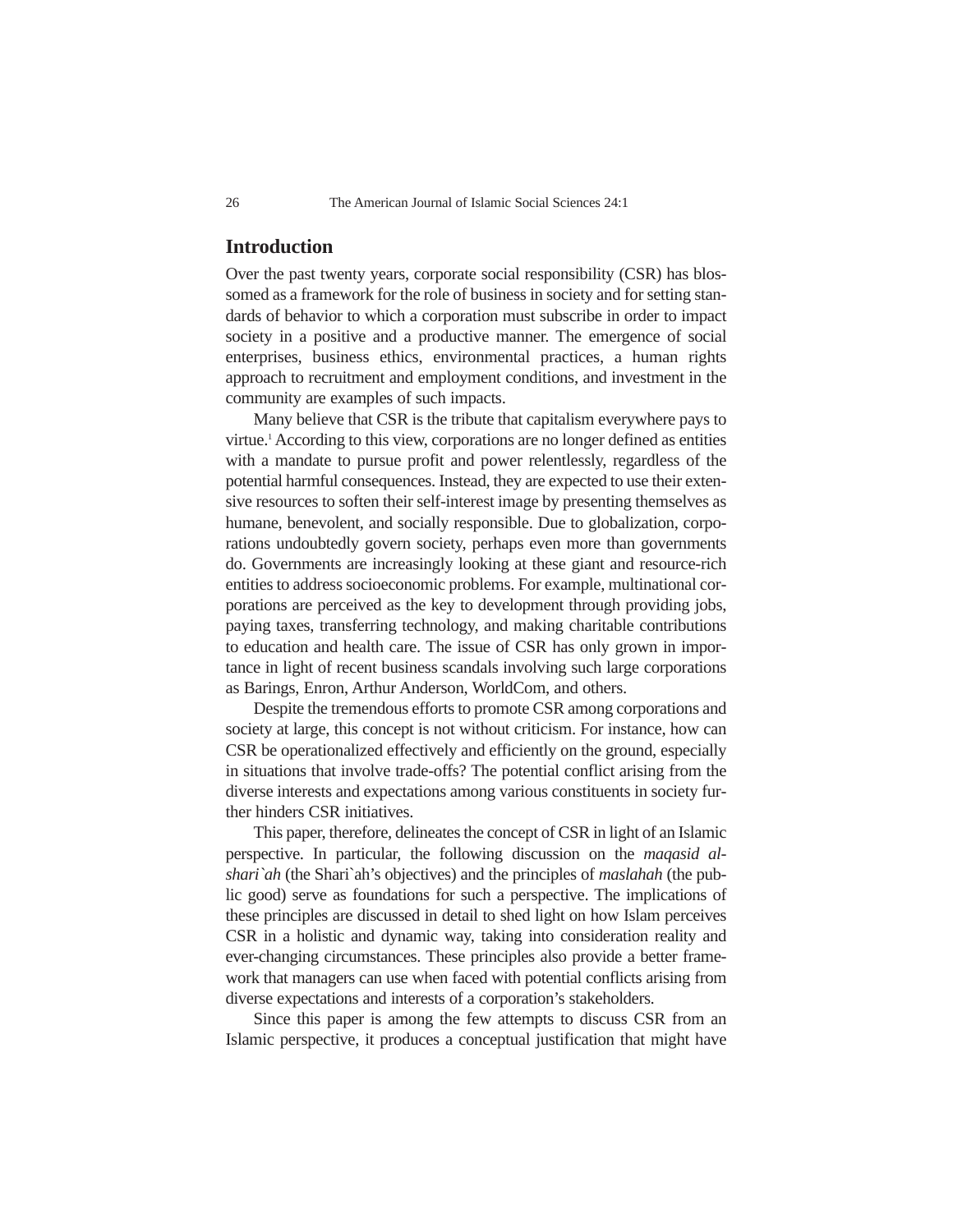some practical relevance for business.<sup>2</sup> Indeed, the ensuing discussion fills an important gap in CSR literature. The following section briefly discusses CSR's evolution in the West. Section 3 describes the *maqasid al-shari`ah* together with the principle of *maslahah*. The *maqasid*'*s* implication on CSR is further elaborated in section 4, and a description of *maslahah* as a framework for conflict resolution while implementing CSR is offered in the fifth section. The conclusion is presented in the final section.

### **The Evolution of CSR**

CSR is defined as denoting corporate activities beyond making profits, such as protecting the environment, caring for employees, being ethical in trading, and getting involved in the local community. Some of its main issues are promoting human rights, community involvement, human resource management, socially responsible investing, and social reporting.3 Robert Davies simplifies this: CSR means a set of standards of behavior to which a corporation subscribes in order to have a positive and productive impact on society. Put simply, it is the framework for the role of business in society.4

In its western conceptualization, CSR comes in many forms. As a result, its operation is open to a great deal of interpretation and argument. Until now, CSR has been evolving constantly and incorporating different approaches, depending on circumstances and needs. Extant literature attempts to delineate the corporation's role vis-à-vis CSR. On the one hand, the classical creed pronounces CSR as an altogether pernicious idea because the corporation's role is limited to providing goods and services in a way that maximizes their owners' wealth. Milton Friedman argues that having managers extend their social responsibilities beyond serving their stockholders' interests is fundamentally a misconception of a free economy's character and nature. He asserts categorically that solving social problems belongs to government and social agencies, not business.<sup>5</sup> Indeed, his argument reflects the prevailing worldview of neoclassical economics, which has long been entrenched in the notion of the self-interested economic man.

On the other hand, the escalating socioeconomic problems brought about by globalization have raised new questions as well as expectations about corporate governance and social responsibility. As a result of the continued discontent with the restrictive and misleading worldview that is deeply rooted in self-interest, as well as the secularist and hedonistic individualism underlying the western economic worldview, CSR emerges as a doctrine to broaden the spectrum of corporate responsibility to include both a social and an environmental dimension.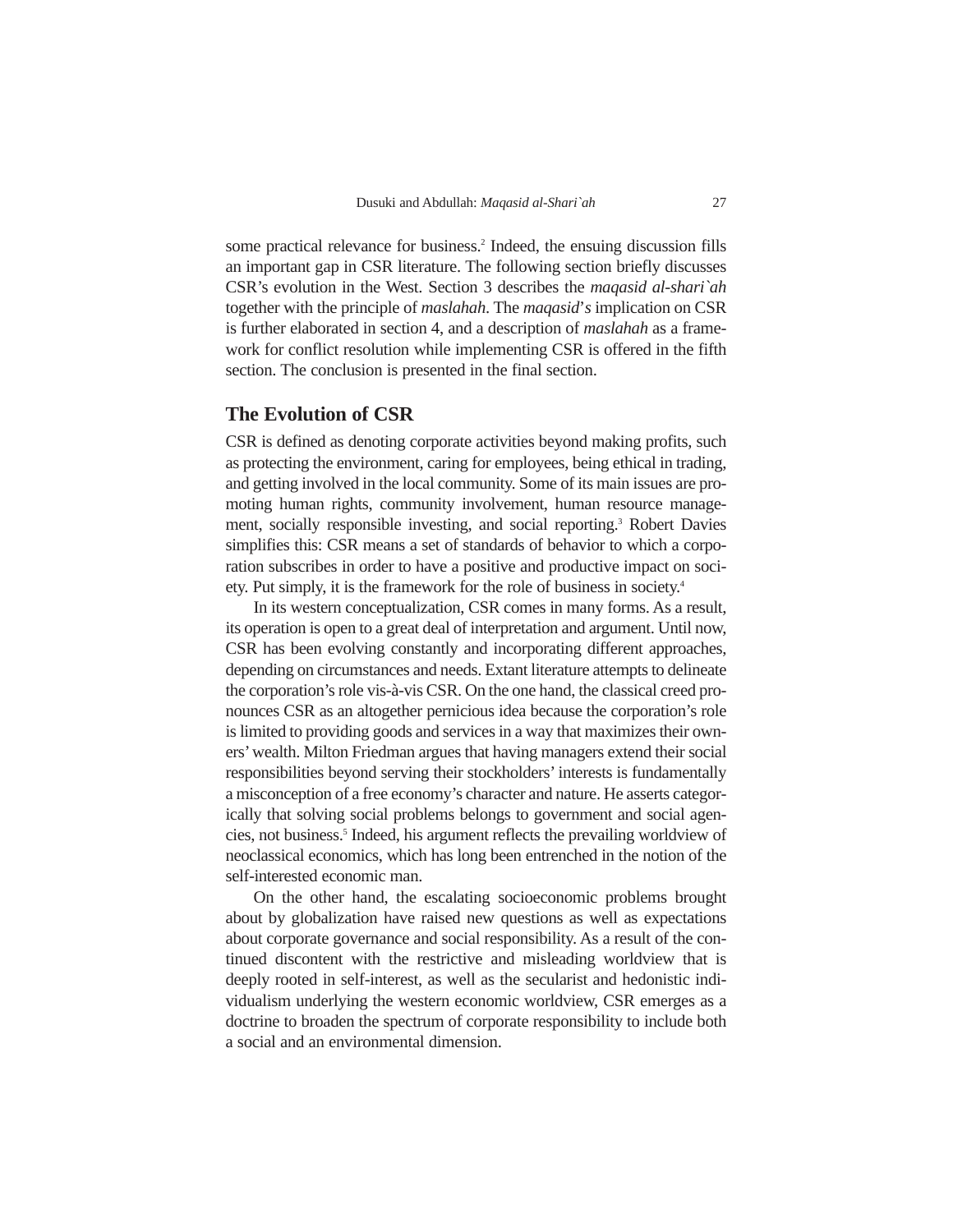#### 28 The American Journal of Islamic Social Sciences 24:1

The spectrum takes into account the multi-fiduciary nature of the stakeholder concept in that the corporation recognizes other responsibilities beyond profit maximization. In this context, management sees itself as responsible for satisfying and meeting the demands connected with the corporation's social responsibility to various groups that have both direct and indirect financial connections to them, namely, consumers, employees, shareholders, suppliers, the community or society in general, and the environment.<sup>6</sup> According to this view, extending its social responsibility to include all possible effects on society is due to the fact that corporations, especially large ones, have great economic and social power. Therefore, in return for granting them legal status as separate entities, society is entitled to expect from them a significant net positive contribution to the general good.

Corporations are starting to realize the negative repercussions of paying inadequate attention to the needs and interests of multiple stakeholders and society at large. Society's perception of corporations are crucial, so much so that it may affect the corporation's survival if it breaches the "social contract," a covenant made between it and the society in which it operates.7 For example, if a corporation focuses only on efficiency and externalities to the detriment of society, it will ultimately face social sanctions that will, at the very least, increase its costs or perhaps put it out of business. This obligates corporations to engage positively and constructively with such social structures as the family, th elocal community, the educational system, and religious institutions to help enhance the people's lives and meet their needs.

In other words, the corporate social contract theory used to justify the CSR construct holds that business and society are equal partners, each enjoying a set of rights and reciprocal responsibilities. There is both a direct and an indirect mutual need between both entities. While the former requires continuous support from the latter in terms of resources and sales, the latter might expect the former to operate in a socially responsible manner, for corporations control a large amount of economic and productive resources (e.g., technology, finances, and labor) that may affect the society in which they operate.

In an attempt to further legitimize the corporation's role in society, an instrumental theory has developed CSR as a strategic tool designed to achieve economic objectives. Its proponents assert that the corporation may choose to support some social programs for reasons of acquiring a good image, public relations, a competitive advantage, or other strategic reasons without jeopardizing the interests of their primary stakeholders: the shareholders. They further argue that maintaining a good corporate reputation through CSR initiatives may add to the "reputational capital" by which cor-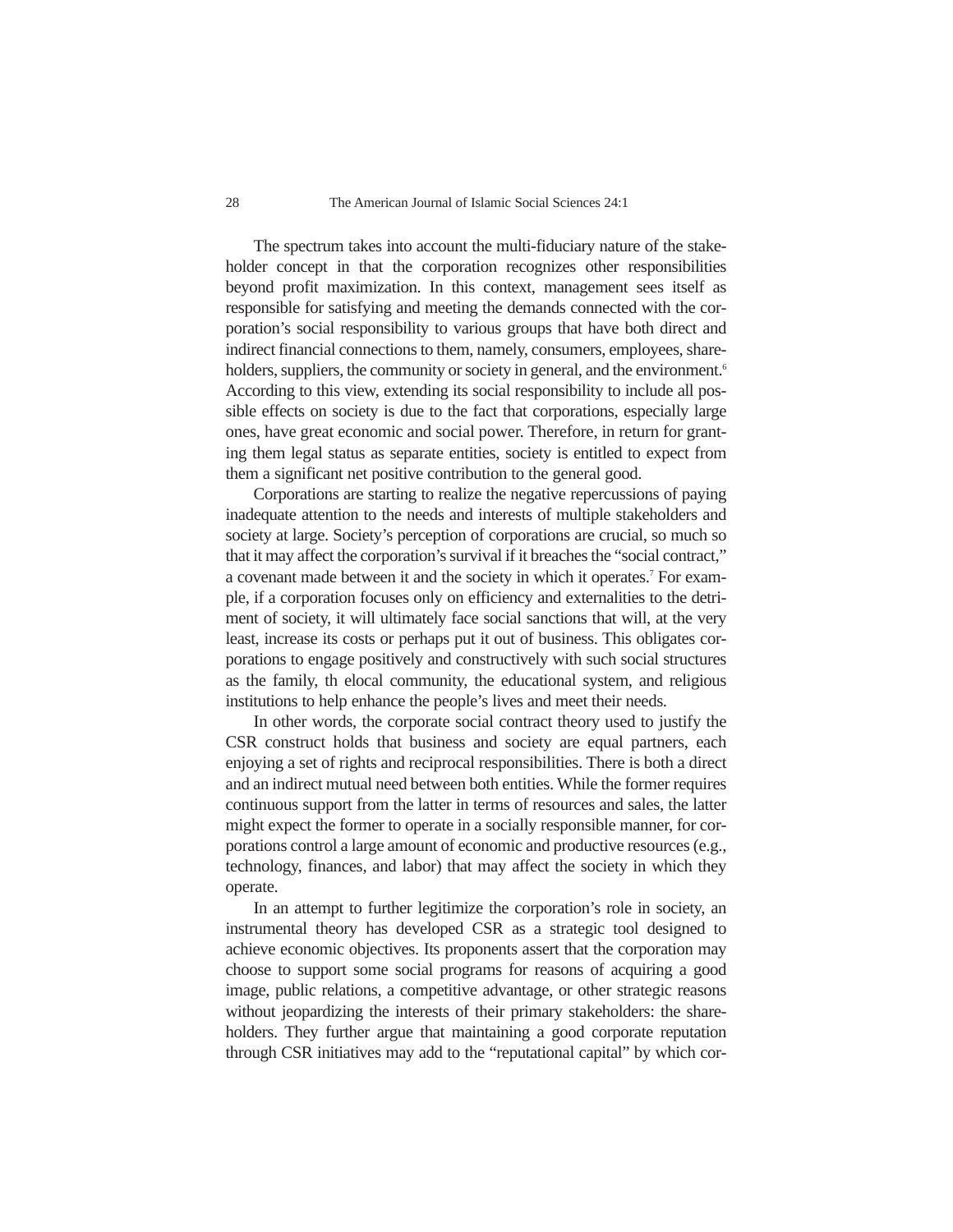porations may become profitable in the long run, since market forces provide financial incentives for such perceived socially responsible behavior.8

Attempts to conceptualize and justify CSR have been criticized for lacking a solid foundation, particularly as regards the diverse moral and ethical standards adopted in construing a corporation's duties to CSR and its various stakeholders. For example, according to a theory of CSR being based on a social contract, the "contract" between business and society has to be renegotiated as society's preferences change.<sup>9</sup> This confirms CSR's relative and transitional nature in the business sense. Since a corporation's legitimacy rests upon the public's perception alone, corporations inevitably need to alter their behavior according to how society expects them to behave.

According to Davies, some corporations argue that they should respect local values, even if this means having a greater tolerance for low standards and corruption.10 As a result, science and philosophical arguments, which are perceptible by our senses and rational faculty, cannot really describe, analyze, or even predict human behavior accurately, since human beings do not always behave in a standard manner. Thus, people lack concrete and solid normative judgments that may resolve various potential conflicts.

This creates a dilemma for corporations, since social responsibility has no absolute guiding principle of ethical or moral conduct. Frustrated by this, James Humber bluntly argues that "we should abandon the quest to develop a special moral theory for use in business and we should not attempt to impose the use of any moral theory upon business, but rather should allow corporations to determine their moral responsibilities in any way they see fit."11 Such a statement is rather delusory and tends to exacerbate this confusion and moral dilemma. For example, if a corporation is operating in a low standard or corrupt society in which bribery is part of the social norm, does this mean that it should condone bribery? In other words, corporations committed to CSR need more specific moral rules or principles to explain why they should act in one way instead of another.

Notwithstanding the many attempts to provide theoretical, moral, and ethical groundings for CSR, such endeavors have also been widely criticized vis-à-vis their justification, conceptual clarity, and possible inconsistency. They also fail to give adequate ethical guidance to business executives who must decide which course to pursue and their level of commitment. This problem is especially acute in view of the fact that all choices involve tradeoffs. For example, a program to increase minority employment might reduce efficiency, thereby preventing the corporation from fulfilling its obligations to shareholders and perhaps its other employees while raising prices for consumers. Or, such a program might be adopted at the expense of reducing the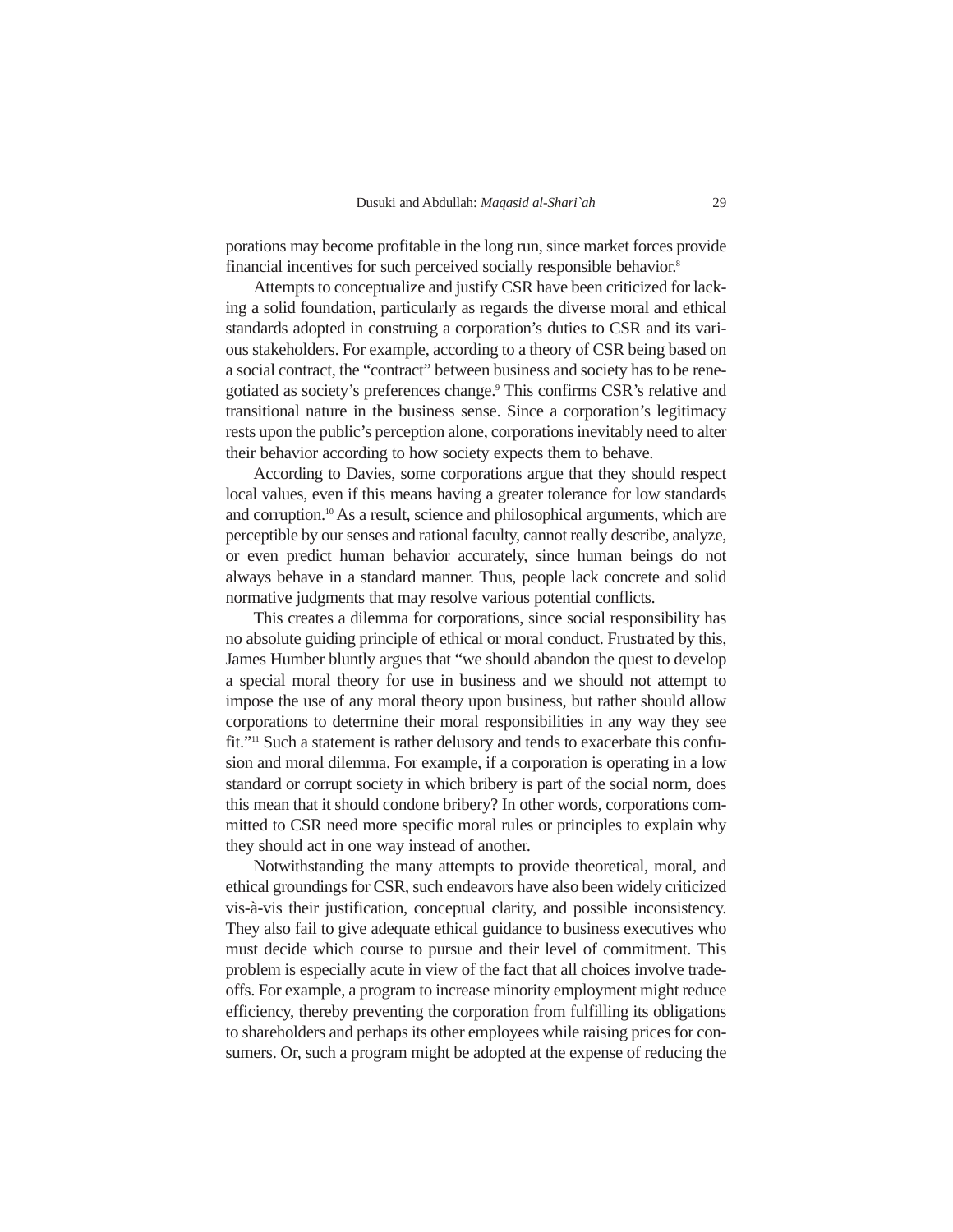amount of pollution generated, which conflicts with another demand: corporate social responsibility.

In contrast to western humanistic theories, an Islamic view of CSR takes a rather holistic approach by offering an integralistic spiritual view based on the Qur'an and the Sunnah (the Prophet's sayings and practices). Such an approach provides a better alternative philosophical framework for a person's interaction with nature and his/her fellow human beings.12 In fact, given that the moral and ethical principles derived from Revelation are more enduring, eternal, and absolute, they may serve as better guidelines for corporations exercising their business and social responsibilities simultaneously.

According to al-Shatibi, determining what is beneficial and harmful cannot be left to human reasoning alone (as most western theorists advocate, as in the social contract theory and the normative stakeholder theory). Human reasoning plays a role only in a framework guided by the Shari`ah.13 Islam recognizes the role of reason and experience in theorizing economic behavior and business activities only in a manner that embraces the transcendental aspect of human existence, for human beings' inherent limitations "posit a strong reason that requires divine guidance, especially to ascertain what is right and what is wrong."14 Hence, according to Khaliq Ahmad, our rational faculties can – and should only – be used to complement, support, and strengthen ethics and morality as defined by the Shari`ah. The following section briefly explains the Shari`ah's objectives and the principles of *maslahah* that provide a framework for managing the natural conflict arising from the stakeholders' diverse expectations and interests.

#### *Maqasid al-Shari'ah* **(The Shari'ah**'**s Objectives)**

Islam incorporates permanent features and mechanisms for adapting to change. While its fundamentals, among them *`aqidah* (creed), *`ibadah* (worship), and *akhlaq* (morality and ethics), never change, their manifestations in such secondary areas as economics, business, and other worldly activities require flexibility and development according to time and space.15 This is embodied in the Shari`ah, which is central to Islam's worldview.

The Shari`ah, defined as a system of ethics and values covering all aspects of life (e.g., personal, social, political, economic, and intellectual) with its unchanging bearings as well as its major means of adjusting to change,16 cannot be separated or isolated from Islam's basic beliefs, values, and objectives. In other words, it reflects the holistic view of Islam, which is a complete and integrated code of life encompassing all aspects of life, be they individual or social, both in this world and the Hereafter. For instance,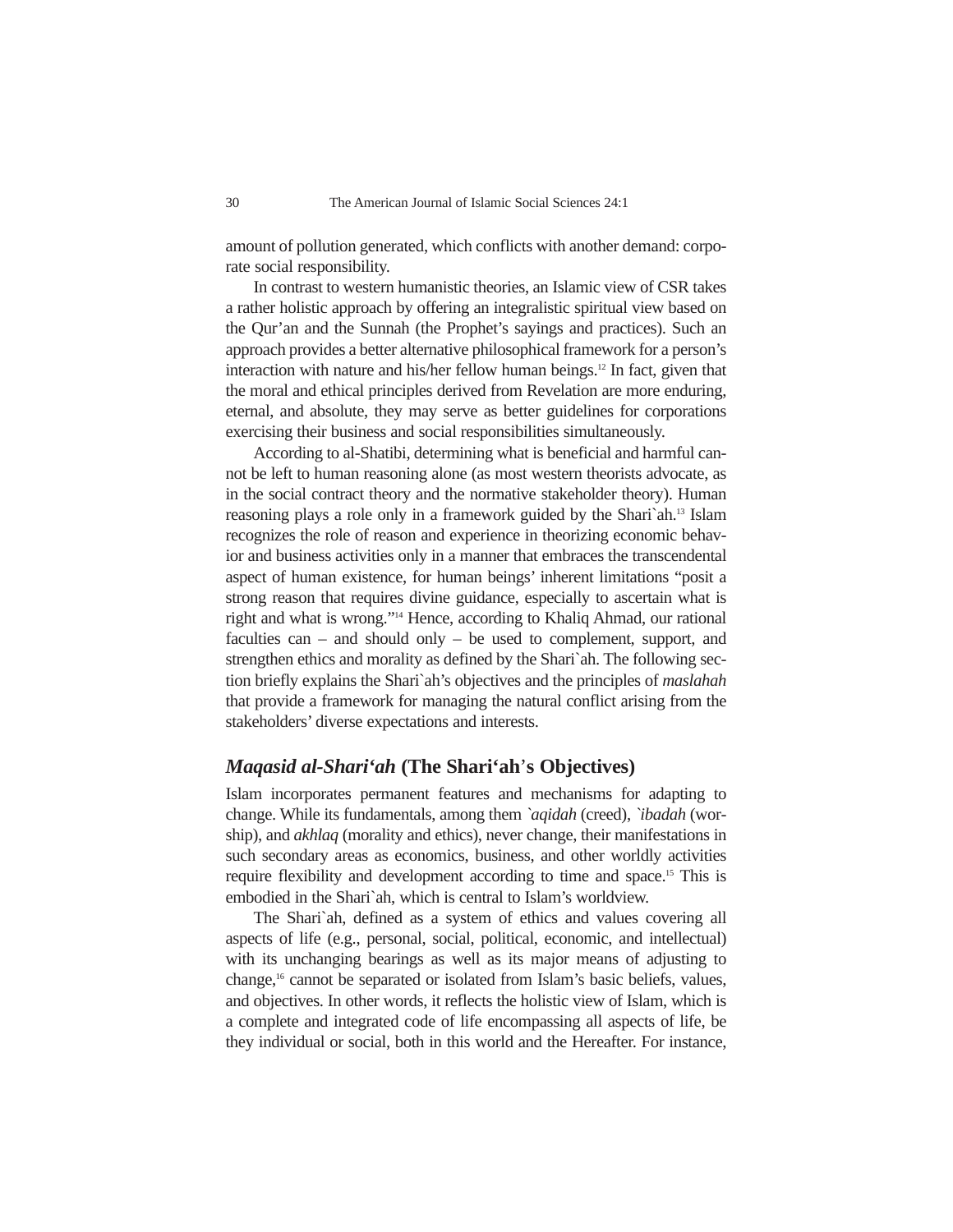economic or political aspects cannot be isolated from moral and spiritual aspects, and vice versa. Therefore, a contemporary understanding of one concept, say *maslahah* (the public good) according to the Shari`ah may lead to a theoretical understanding of economics, science, technology, the environment, and politics. Similarly, not understanding a key concept may thwart developments in all of these fields.

To understand the Shari`ah, one needs to comprehend its objectives, which allow flexibility, dynamism, and creativity in social policy.<sup>17</sup> According to Imam al-Ghazzali:

The objective of the Shari`ah is to promote the well-being of all mankind, which lies in safeguarding their faith (*din*), their human self (*nafs*), their intellect (*`aql*), their posterity (*nasl*) and their wealth (*mal*). Whatever ensures the safeguard of these five serves public interest and is desirable.<sup>18</sup>

Al-Shatibi approves of al-Ghazzali's list and sequence, thereby indicating that they are the most preferable in terms of their harmony with the Shari`ah's essence.19 Generally, the Shari`ah is predicated on benefiting the individual and the community, and its laws are designed to protect these benefits and facilitate the improvement and perfection of human life in this world. This perfection corresponds to the purposes of the Hereafter. In other words, each of its five worldly purposes (viz., preserving faith, life, posterity, intellect, and wealth) is meant to serve the single religious purpose of the Hereafter.

The Shari`ah's uppermost objectives rest within the concepts of compassion and guidance,<sup>20</sup> which seek to establish justice, eliminate prejudice, and alleviate hardship by promoting cooperation and mutual support within the family and society at large. Both of these concepts are manifested by realizing the public interest that Islamic scholars have generally considered to be the Shari`ah's all-pervasive value and objective that is, for all intents and purposes, synonymous with compassion. *Maslahah* sometimes connotes the same meaning as *maqasid*, and scholars have used these two terms almost interchangeably.21 To shed more light on our discussion, especially with regard to the *maqasid*'*s* goal of preserving the public good, the following section elaborates on the *maslahah*, an important tool that upholds the Shari`ah.

## *Maslahah* **(The Public Good)**

*Maslahah* is a juristic device used in Islamic legal theory to promote the public good and prevent social evil or corruption. Its plural *masalih*, means "welfare, interest, or benefit." Literally, *maslahah* is defined as seeking ben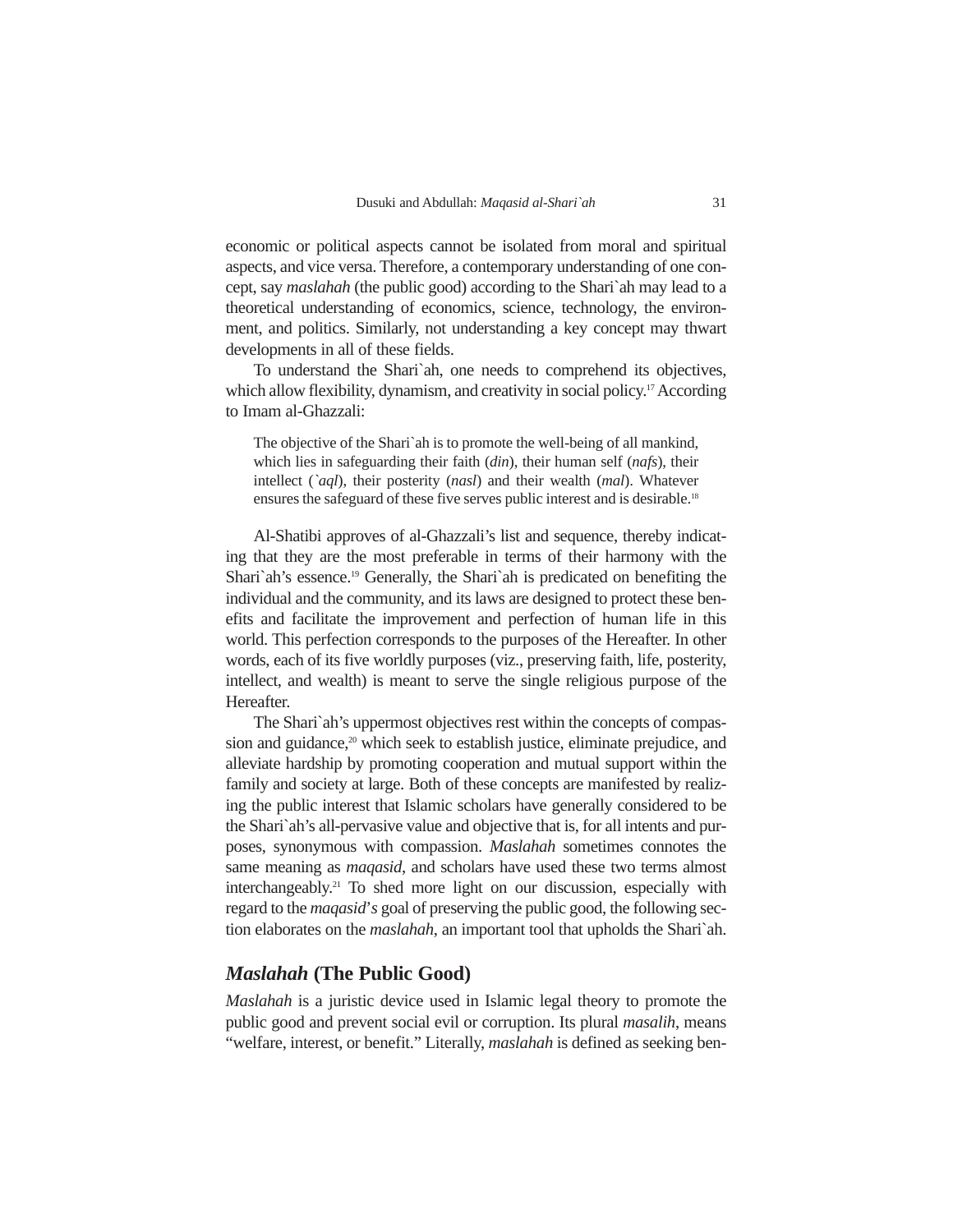efit and repelling harm. *Maslahah* and *manfa`ah* (benefit or utility) are treated as synonyms. However, *manfa`ah* is not a technical meaning of *maslahah*, which Muslim jurists define as seeking benefit and repelling harm, as directed by God or the Shari`ah.<sup>22</sup>

Among the major Sunni schools of Islamic jurisprudence, Imam Malik is the leading proponent of upholding *maslahah* as one of the Shari`ah's sources.23 He uses the term *al-masalih al-mursalah* to connote interests that are not covered by other sources.<sup>24</sup> Most other jurists, however, reject this as a source, with the exception of Imam al-Tufi (Hanbali) and Imam al-Ghazzali (Shafi`i). However, al-Ghazzali uses *istislah* (seeking the better rule for the public good) but does not claim it as the Shari`ah's fifth source. He also restricts its application to situations deemed to be necessary to serve the public good. $25$ 

He defines *maslahah* as follows:

*Maslahah* is essentially an expression for the acquisition of benefit or the repulsion of injury or harm, but that is not what we mean by it, because acquisition of benefits and the repulsion of harm represent human goals, that is, the welfare of humans through the attainment of these goals. What we mean by *maslahah*, however, is the preservation of the Shari`ah's objectives.26

Here, he reinforces the importance of preserving the Shari`ah's objectives as *maslahah*'*s* fundamental meaning. Al-Shatibi, closely following al-Ghazzali's taxonomy, defines *maslahah* in his *Al-Muwafaqat* as a principle that concerns the subsistence of human life, the completion of one's livelihood, and the acquisition of what his/her emotional and intellectual qualities require of him/her in an absolute sense.<sup>27</sup> In fact, he singles *maslahah* out as being the only overriding Shari`ah objective broad enough to comprise all measures deemed beneficial to people, including administering justice and worship. He further classifies *maslahah* into three categories: *daruriyat* (the essentials), *hajiyat* (the complementary), and *tahsiniyat* (the embellishments).<sup>28</sup> (These categories are briefly discussed below:

*Daruriyat*: The essentials are the self-interests upon which people essentially depend, such as faith, life, intellect, posterity, and wealth. According to Mohammad Hashim Kamali, these elements are by definition absolutely necessary for the proper functioning of a person's religious and mundane affairs, to the extent that their destruction and collapse would precipitate chaos and the collapse of society's normal order. Thus, protecting them reflects the effective way of preserving the Shari`ah, as outlined in its objectives.29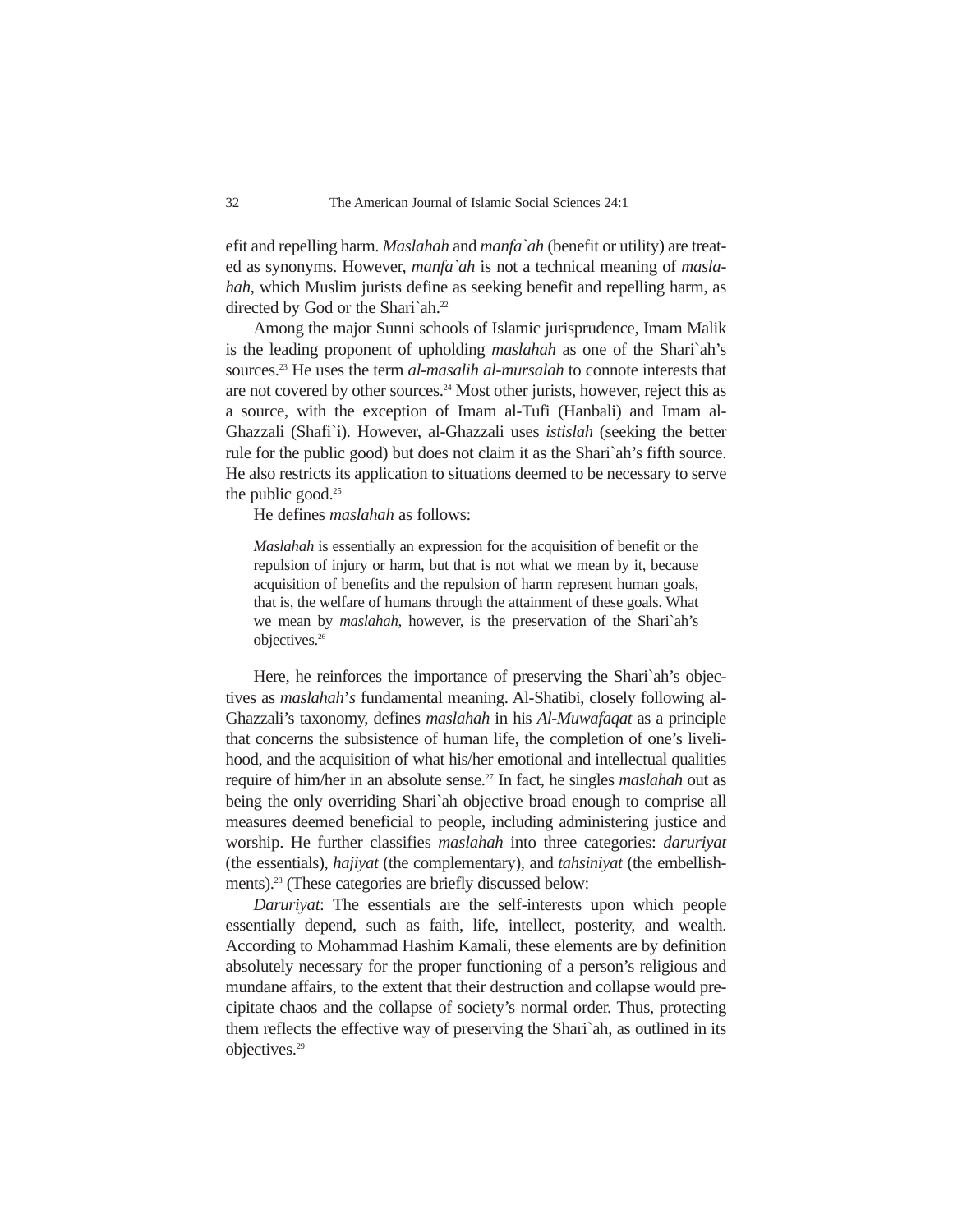*Hajiyat*: The complementary interests supplement the essentials and refer to those interests that, if neglected, would lead to hardship but not to the total disruption of life's normal order. In other words, they are needed to alleviate hardship so that life may be free from distress and predicament. An example is seen in the sphere of economic transactions, where the Shari`ah validates such contracts as forward buying (*salam*) and lease and hire (*ijarah*), because people need them, notwithstanding a certain anomaly attendant in both.

*Tahsiniyat*: The embellishments refer to those interests that, if realized, would lead to refinement and perfection in the customs and conduct of people at all levels of achievement. For example, the Shari`ah encourages charity (beyond the level of zakah) to those in need and, in customary matters and relations among people, urges gentleness, pleasant speech and manner, and fair dealing.

Many scholars, among them Kamali, M. Umar Chapra, Imran Nyazee, Michael Mumisa, Ziauddin Sardar, and Wael Hallaq, assert that the above classification is related to and deeply rooted in the Shari`ah's objectives to ensure that society's interests are preserved in the best fashion both in this world and in the Hereafter. According to their views, such a classification implies how a *maslahah*-based methodology could be used to derive new rulings from the Shari`ah, meet society's changing needs, and solve contemporary problems related to socioeconomic endeavors.<sup>30</sup> Thus, these principles can help establish guidelines for moral judgments and balancing the individual's self-interests with social interests.

#### **Implications of the** *Maqasid* **on CSR**

In light of the above discussion on *maqasid*, CSR assumes a broader and more holistic significance to Muslim workers, managers, corporations, customers, and society as a whole. Islam's concept of CSR encompasses a broader meaning, embracing the *taqwa* (God-consciousness) by which corporations (as groups of individuals) assume their roles and responsibilities as servants and vicegerents of God in all situations. By doing so, they make themselves ultimately responsible to God, the Owner of their very selves and the resources that they utilize and manage. This responsibility is, in fact, a function of the intrinsic quality of each Muslim's life as a trust from God.<sup>31</sup>

For a devout Muslim, concern for others and the surrounding environment are deeply inscribed in the five pillars of Islam. In fact, each Muslim is considered a social being who cannot isolate himself/herself or ignore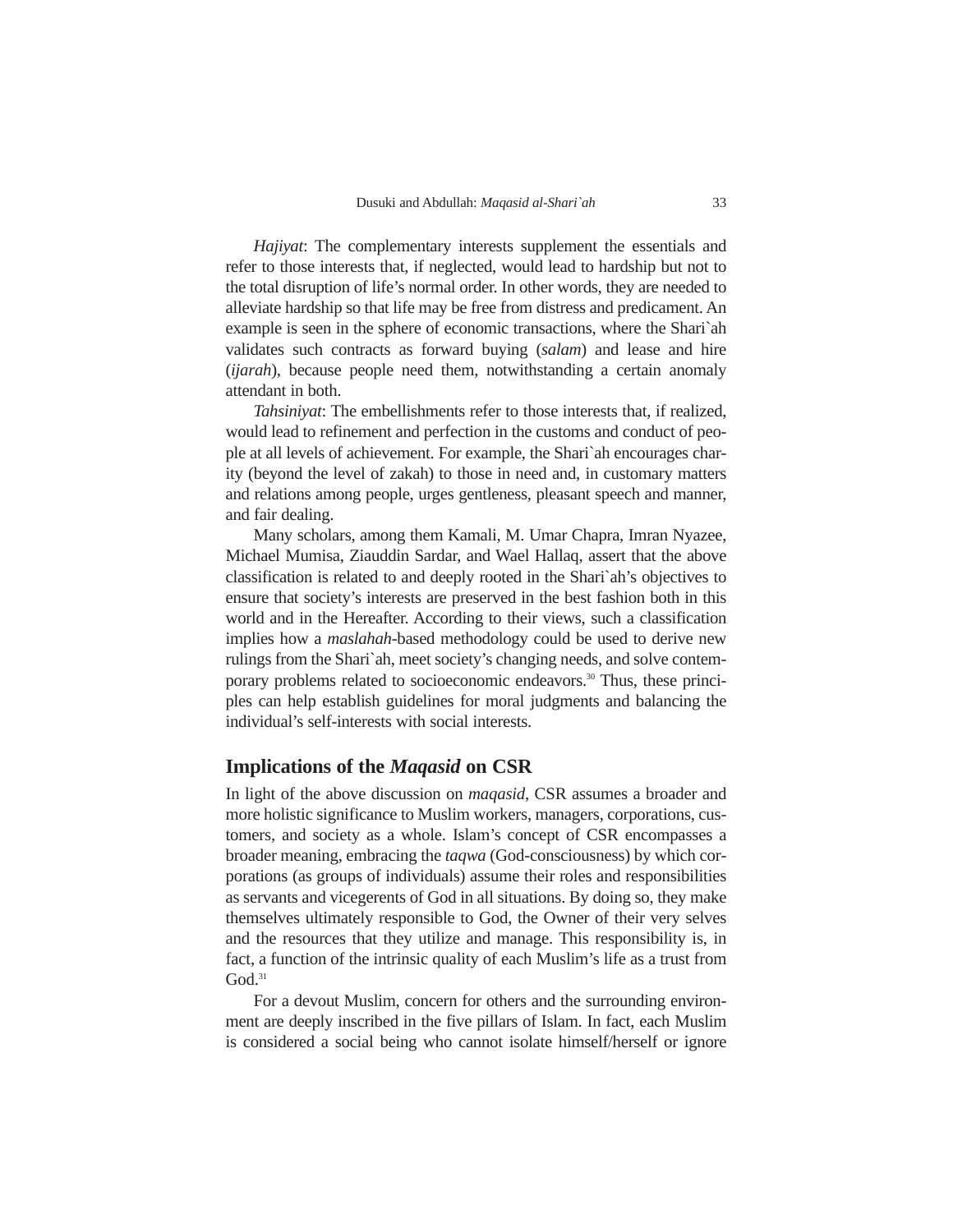his/her role and responsibility to society or another human being in any way, even if for worship. According to Abu Hurayrah:

One of the Prophet's Companions passed a ravine where a freshwater spring ran. He liked the ravine and said: "How I would like to isolate myself from other people to worship Allah! I will not do so before asking permission from the Messenger of Allah (peace be upon him)." The man told the Prophet of his wish, and the Prophet replied: "Do not do it. Your striving for the path of Allah is better than praying in your house for seventy years."32 (Narrated by Tirmidhi and al-Hakim.)

Therefore, CSR is a moral and religious initiative based on the belief that a corporation should be "good" despite the financial consequences. This is not to suggest that Islam opposes making a profit. Rather, it is seen as a necessary condition, though not the sole purpose, of a corporation's existence. Invoking the Shari`ah and employing a *taqwa*-based business paradigm imply that the entrepreneur is no longer driven by profit maximization alone, but by the pursuit of ultimate happiness in this life and in the Hereafter. In other words, his/her corporation has acknowledged its social and moral responsibility for the well-being of others (e.g., consumers, employees, shareholders, and local communities).

Furthermore Islamic guidance, enshrined by its principle of justice, brings about a balance between individuals' rights and their duties and responsibilities toward others, and between self-interest and altruism. Islam recognizes self-interest as a natural motivating force in all human life; however, it has to be linked to the overall concepts of goodness and justice.<sup>33</sup> In fact, Islam lays down a moral framework for effort by spelling out values and non-values, as well as what is and is not desirable from a moral, spiritual, and social perspective.<sup>34</sup> The concept of reward is also broadened by incorporating within it reward in this world and in the Hereafter. This provides a strong and self-propelling motivation for good and just behavior, without denying one's natural instinct for personal gain.<sup>35</sup>

Hence, moderation and concern for the needs of others, along with one's own, become an integral part of the Islamic perspective of CSR. Therefore, social responsibility is not solely a duty of the government, as Friedman, Humber, and others would have us believe; rather, it is a duty of all members of the community, including corporations, particularly the better-off ones. Thus, individuals and corporations are encouraged to sacrifice, give up, and spend their wealth on the poor and the needy while expecting their reward only from God. This sense of duty, responsibility, and spirit of sacrifice, which Islam nurtures, actually helps remove self-centeredness and cov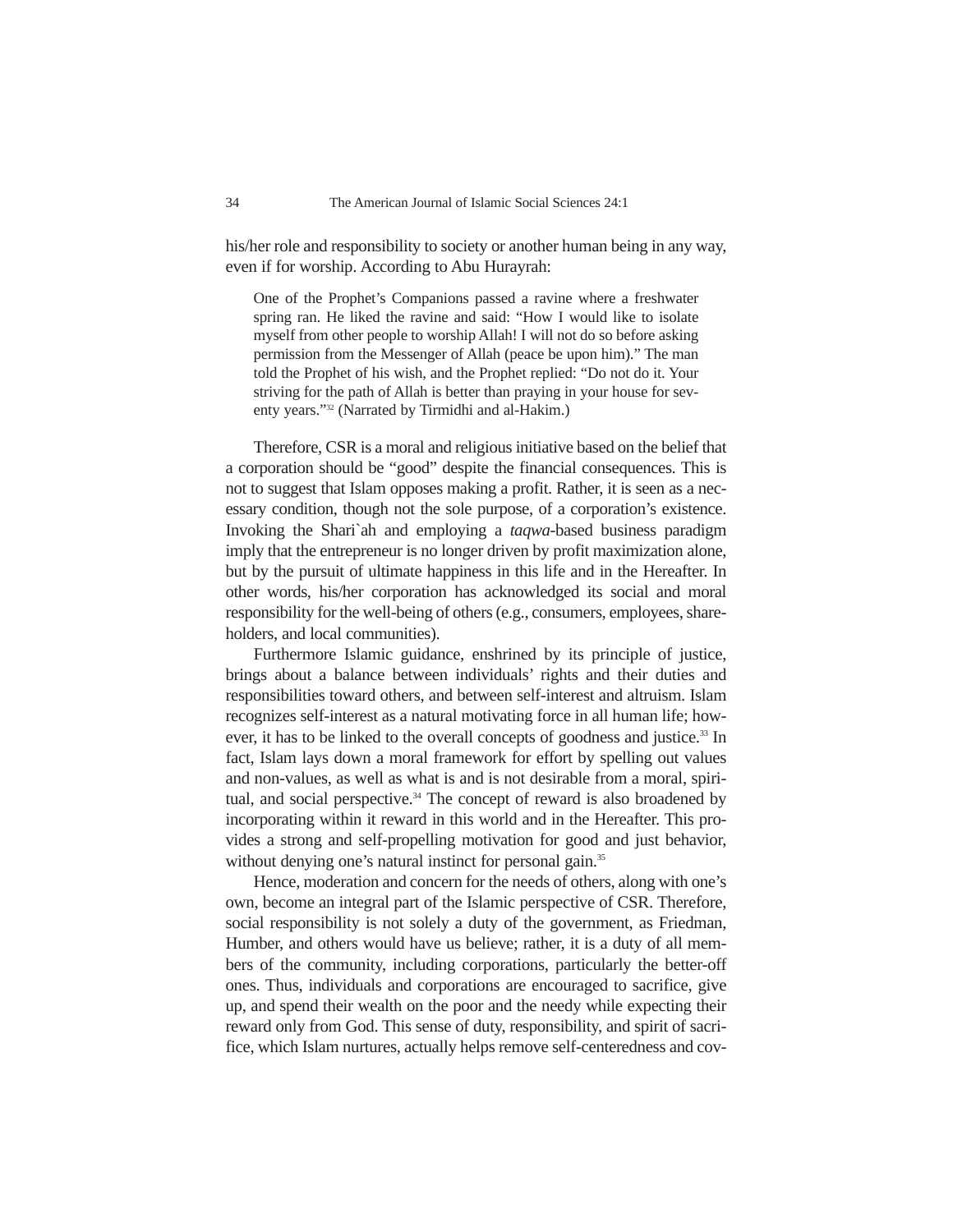etousness and promotes compassion, caring, cooperation, and harmony among people.

# **Applying the** *Maslahah* **to CSR**

We now turn our discussion to applying the *maslahah* to CSR. These principles, by implication, reflect how Islam stresses the importance of considering public interests rather than merely individual interests. It provides a framework for making decisions and a mechanism for adapting to change, especially for corporations willing to commit to CSR. Perhaps these principles can further contribute to delineating the role of corporations in terms of their CSR. It also offers guidelines for moral judgment on the part of managers and other stakeholders, particularly in solving conflicts that may arise when pursuing CSR. To shed light on our discussion here, this study depicts these principles in a pyramid form (figure 1).



This pyramid, which functions as a framework and a general guideline to an ethical filter mechanism, provides managers with three levels of judgment to resolve the ethical conflicts that inadvertently emerge while applying CSR programs and initiatives. The levels also reflect the different degrees of importance in terms of responsibility fulfillment. The bottom level, the essentials, constitutes the most fundamental responsibility to be fulfilled, as compared to the complementary and the embellishments categories.

Therefore, as the pyramid moves upward, the degree of decision making will be less fundamental, albeit more virtuous, so as to attain society's perfection and well-being.<sup>36</sup> It assumes that individuals will strive for the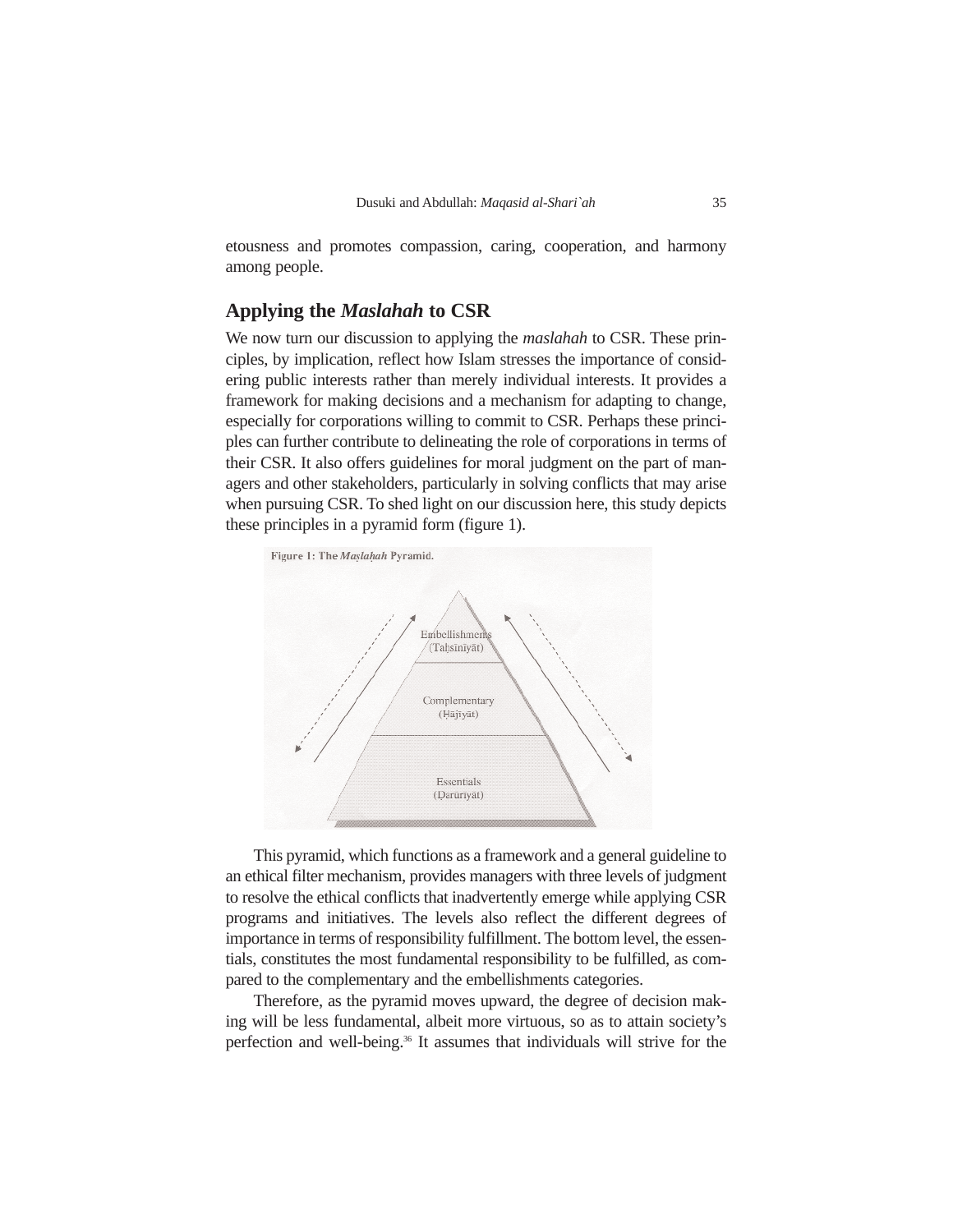next level as soon as the previous one has been fulfilled. This presumption is grounded in Islam's principle of motivation, which encourages Muslims to strive continuously and consistently for excellence in order to gain God's pleasure and receive better rewards from Him.<sup>37</sup>

In essence and according to Islamic ethical principles, a corporation's performance is evaluated according to the fulfillment of its objectives of continuous improvement and sharpening of the edge?. The sense of continuous improvement disappears if one cannot make today better than yesterday. Hence managers, shareholders, and workers must not be content with fulfilling the essentials alone; instead, they must always strive to improve the corporation's fulfillment of its social responsibility, since their personality and character have been shaped by their heightened sense of ultimate accountability to God, from which no one can escape.<sup>38</sup> This is actually the manifestation of the *taqwa* (God-consciousness) paradigm, as mentioned above.

The pyramid's three levels are not mutually exclusive; rather, all levels are inter-related and mutually dependent. The arrows pointing upward and downward reveal the flexibility and mechanism of change in the decisionmaking process, in the sense that any element comprising one level of *maslahah* may be elevated upward or pushed downward, depending on the different circumstances concerning the public at large. However, it should be noted that such flexibility is confined within the Shari`ah's framework, and not vice versa.<sup>39</sup>

This reflects the pyramid's dynamism in assisting the decision-making process within each different context, time, and space. For instance, if circumstances change and corporations are encouraged to respond and, as a result, reconsider their roles within society, this will necessitate a realignment of their business institutions (e.g., mission, vision, policy deployment, decision making, reporting, and corporate affairs) to the new *maslahah*, so long as it does not contradict the Shari`ah's principles.

Such contemporary Islamic jurists as Hussain Hamid Hasan, Muhammad Sa`id Ramadan al-Buti, and Mustafa Zaid all affirm this dynamism in Islamic jurisprudence (*fiqh*). However, it has to be carefully used when confronting contemporary challenges. The touchstone by which the *maslahah*'*s* validity is judged consists of the Qur'an and the Sunnah. In his *Al-Masalih fi al-Tashri` al-Islami* (1954), al-Buti cautions that the *maslahah* must not be used at random. He maintains that the effective way to preserve the Shari`ah in its ideal form is to determine the *maslahah* via the needs recognized by the Shari`ah. Otherwise, they will be exposed to extraneous factors opposed to the spirit of the Qur'an and the Sunnah.<sup>40</sup>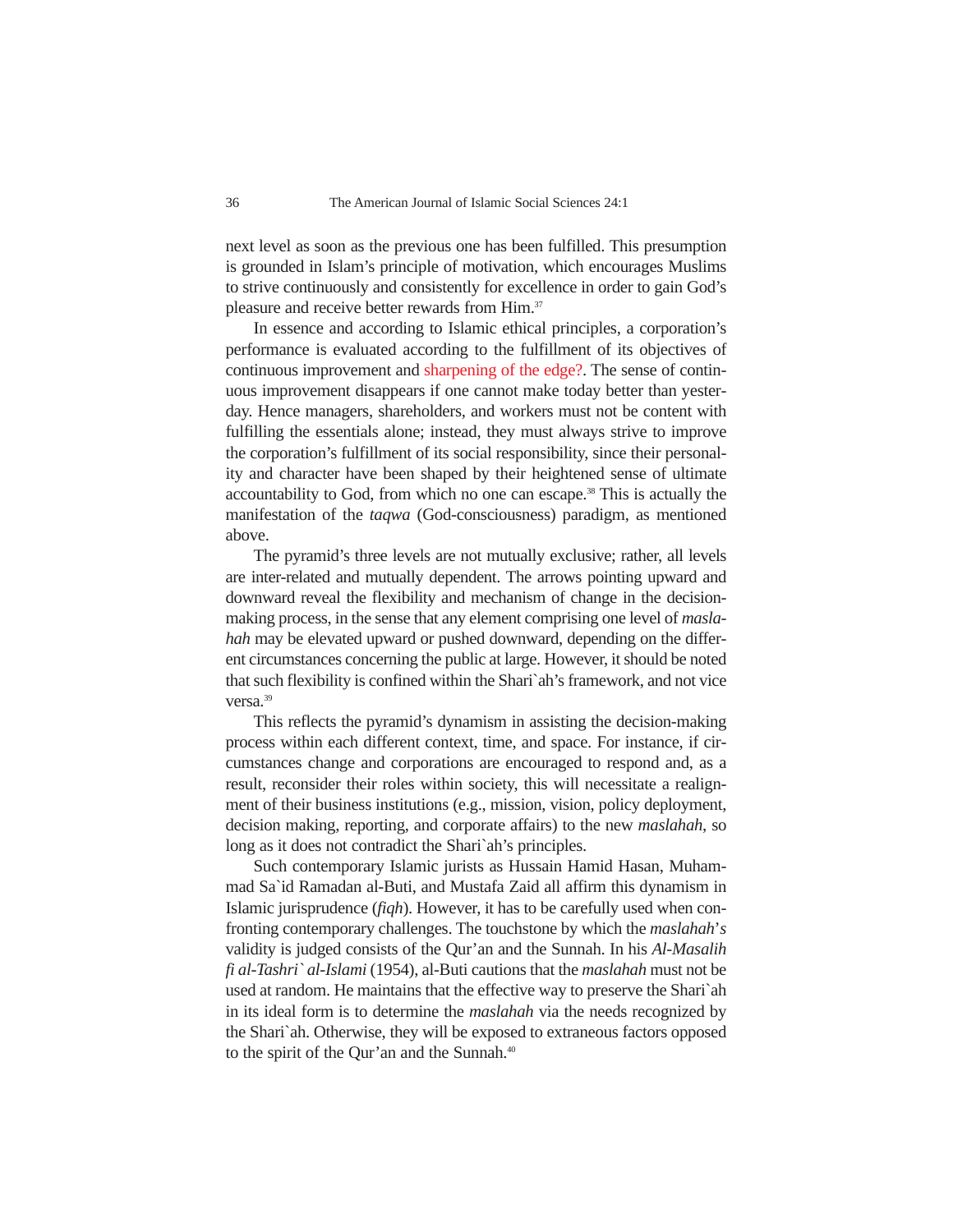To further elucidate our argument, particularly on how the *maslahah* pyramid can be applied to CSR, we shall analyze the different levels of the decision-making process based on each principle. On the first level (the essentials), managers are expected to strive to preserve and protect their stakeholders' essential needs (viz., religion, life, intellect, posterity, and property) and the public good in general. For example, under the CSR precept, they must protect their employees' welfare or basic needs by providing adequate prayer rooms and protecting the employees' safety and health in the workplace, thereby reflecting their responsibility to safeguard, respectively, the faith and values of life. Moreover, they must confine their operations to those that safeguard the above-mentioned essential values. Accordingly, corporations have a moral and social responsibility to avoid any activities that may cause disruption and chaos in people's lives, even though pursuing them may engender higher profits.<sup>41</sup> Such examples include business activities that can endanger people's lives and disrupt their intellects as a result of environmental degradation and manufacturing illicit drugs for public consumption.

As soon as this level's responsibilities have been fulfilled, the corporations may strive for the second level: the complementary. Here, it is deemed beneficial to remove difficulties that may not pose a threat to the normal order's survival. For example, these managers may want to extend their social responsibility commitment by extending the employees' essential needs, such as fair pay and a safe workplace, to include continuous training and enhanced human quality programs. The latter is not really essential, for neglecting it does not threaten the employees' continued existence. However, assuming such a responsibility fulfills the complementary interest of advancing the workers' intellectual well-being (knowledge and skills).

In some cases, such an effort can be considered one of the essentials. For example, Islamic banks need to provide adequate Shari`ah training to their employees concerning the offered Islamic financial instruments in order to protect the interests of the faith. Other examples of such responsibilities include not trading in, manufacturing, or selling tobacco, alcoholic, and pornographic products in order to prevent their negative effects on people's and the society's health and behavior.

At the highest level, the embellishments, corporations are expected to discharge their social responsibilities by engaging in activities or programs that may lead to improving and attaining the perfections of public life. Giving charity or donating to the poor and the needy, as well as offering scholarships to poor students and providing sufficient, correct, and clear information or advertisement regarding all products, are some of the examples of CSR commitment with respect to realizing this level's goal for society.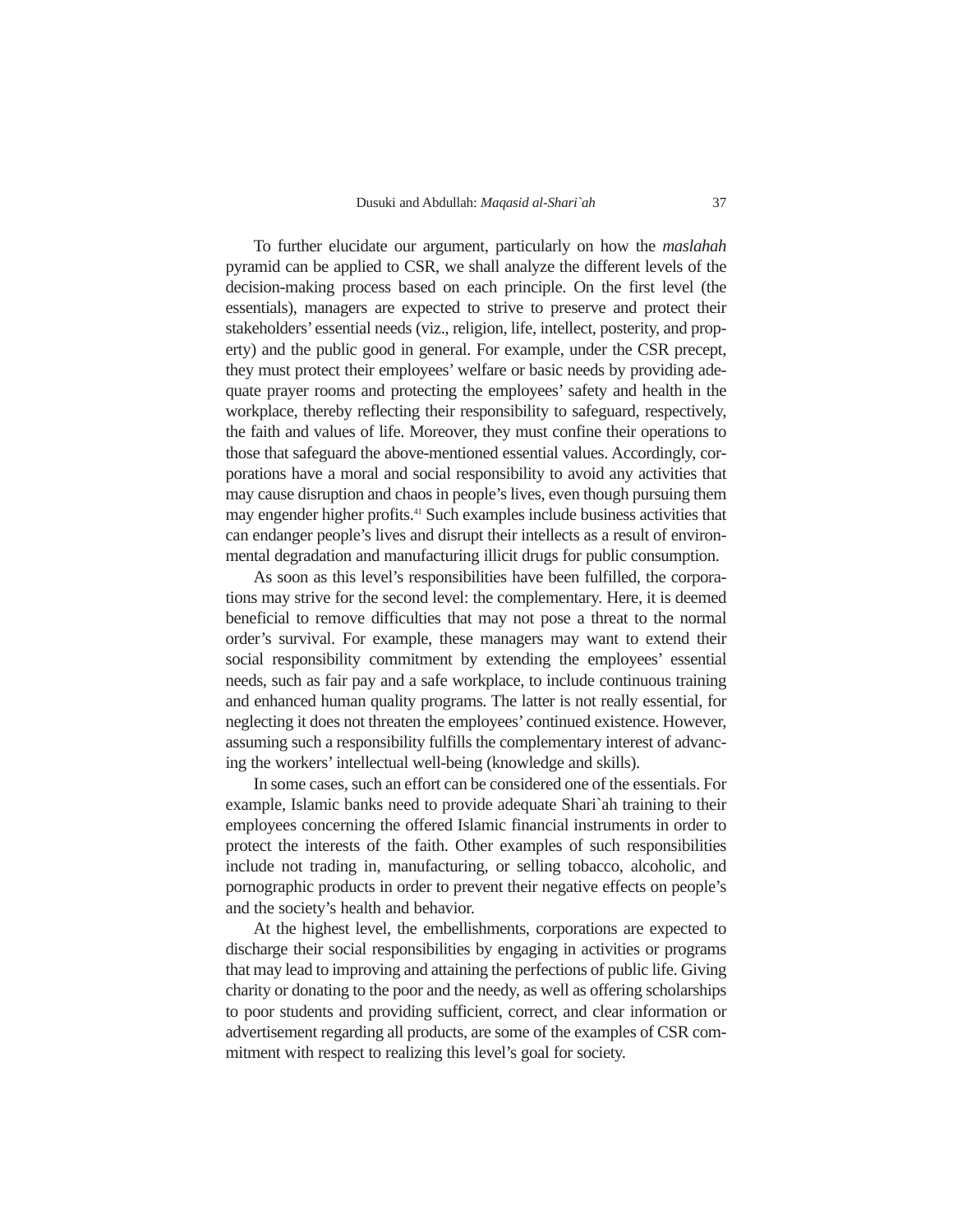On the whole, the *maslahah* pyramid implies the need for corporations to engage in and manage their businesses and CSR activities according to priorities that have evolved from a deep understanding of the Shari`ah's objectives such that preserving the *maslahah* is done in a way that is in accord with the different levels of importance and the severity of consequences. For example, one must not focus on attaining the embellishments while jeopardizing the essentials, or be obsessed with attaining benefits to the extent of harming others. My discussion of the principle of preventing harm, which is pertinent to our discussion of the *maslahah*'*s* implications to CSR, is further elaborated in the following section.

#### **The Principle of Preventing Harm**

As highlighted earlier, the concept of *maslahah* entails understanding the Islamic principle of preventing harm, which states that a corporation cannot harm or cause grief to others while engaging in its economic and business activities.42 In general terms, two major Shari`ah axioms are imbued in this principle: removing hardship (*raf` al-haraj*) and preventing harm (*daf` aldarar*). This concept occupies a central position in the framework of protecting the social interest, as enshrined in the *maslahah*, particularly in averting social harm.<sup>43</sup> As such, discussing CSR from an Islamic viewpoint is futile if such an important framework is undermined.

This principle is based on an authentic prophetic hadith narrated by Ibn Majah, al-Daruquti, and others on Sa`d ibn Malik al-Khudari's authority: "There should be neither harming nor reciprocating harm."44 Imam al-Suyuti, based on his famous book *Al-Ashbah wa al-Nazhooir*, asserts that this hadith is very significant because it embodies the fundamental principles and maxims of Islamic jurisprudence. Among the arguments derived from it is the following: If someone has damaged another person's property, the affected person cannot retaliate by damaging that person's property, for such an action is deemed to aggravate the damage without any providing any benefit in return. Hence it is harmful. The alternative is paying an amount of compensation that has the same value as the damaged property so as to avoid further harm to the owner's property.45

Islamic scholars broadly classify harm as that which occurs due to a person's deliberate action to afflict other parties/entities (e.g., the environment) and an action done with a solemn intention and that is permitted by the Shari`ah. But in this latter case, such an action may harm other parties. While the former is strictly prohibited (*haram*), the latter has to be examined in varying degrees and in various contexts to determine if it is permissible or not.<sup>46</sup>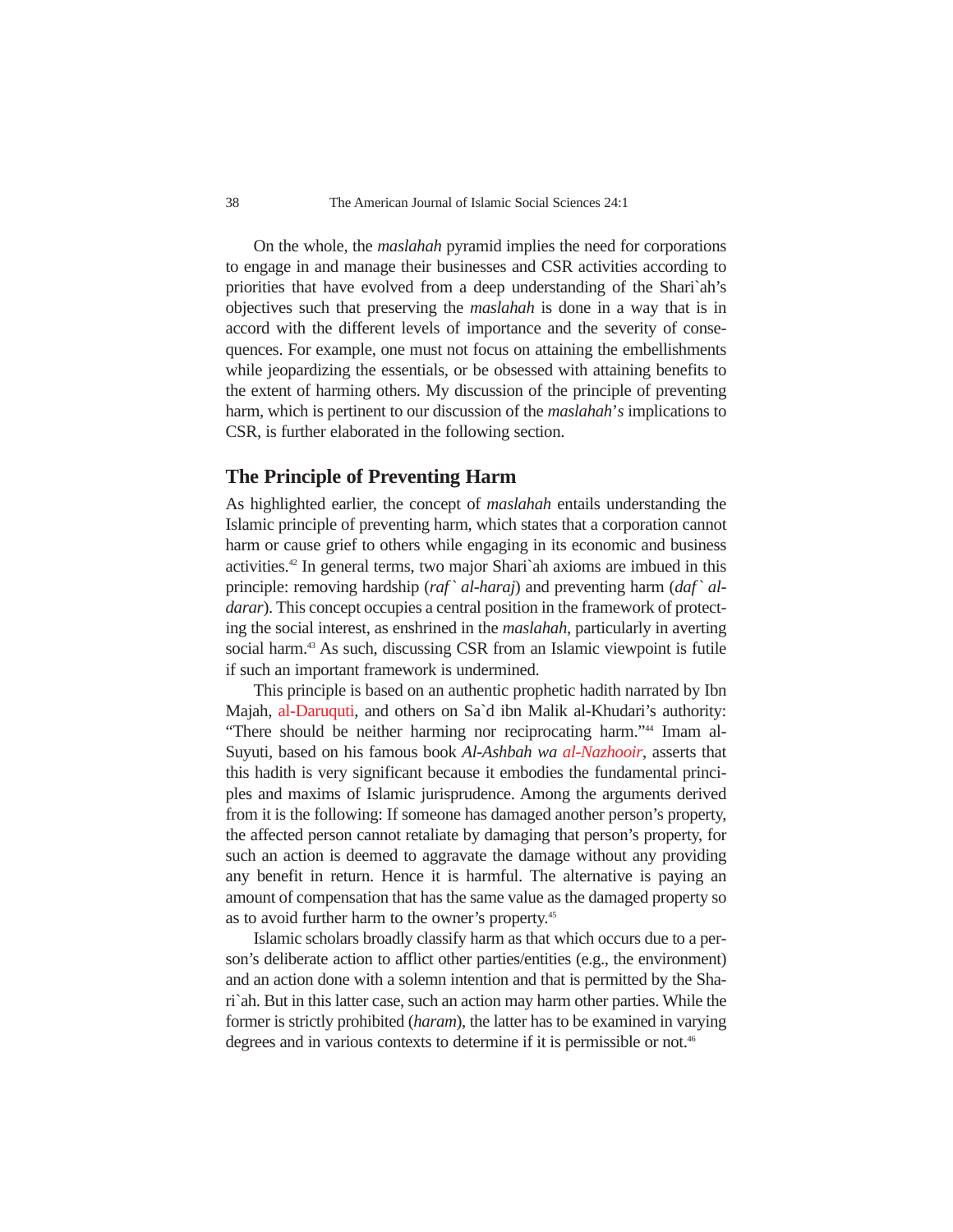Preventing harm, along with the *maslahah*, have been the subject of wide discussion in the field of Islamic jurisprudence. A number of Islamic legal maxims have been derived from this. For the purpose of this study, we simplify the discussion by summarizing the Islamic maxims derived from the principle of preventing harm. Table 1 summarizes some of the most important of these maxims that are relevant and significant to our discussion. Examples of their application to various CSR-related issues are provided in the corresponding column to further illuminate our understanding of them.

| Islamic Maxim                                   | Description                                                                                                                                                                                                                                                               | <b>Examples of Application</b>                                                                                                                                                                                                  |
|-------------------------------------------------|---------------------------------------------------------------------------------------------------------------------------------------------------------------------------------------------------------------------------------------------------------------------------|---------------------------------------------------------------------------------------------------------------------------------------------------------------------------------------------------------------------------------|
| Harm is repelled as<br>far as possible.         | Any potential harm to society<br>has to be prevented as far as<br>possible. This resembles the<br>proverb that "prevention is bet-<br>ter than cure." In other words,<br>it is easier to prevent some-<br>thing rather than treating it after<br>it has already happened. | Dumping toxic waste as a<br>form of externalizing a cor-<br>poration's cost to society must<br>be averted, such that it must<br>not even be considered an<br>option for minimizing costs.                                       |
| Harm is ended.                                  | Any harm must be stopped or<br>abolished, after which one must<br>try to rectify the damage.                                                                                                                                                                              | If a corporation disposes of<br>its toxic waste in a residential<br>area, it must be stopped. If<br>public health problems ensue,<br>the corporation must admit<br>responsibility and pay<br>compensation.                      |
| Harm cannot be<br>ended by its like.            | In the attempt to remove harm,<br>another type of harm, either to<br>the same degree or worse, must<br>not be invoked.                                                                                                                                                    | In avoiding risky investments<br>that may harm the share-<br>holders' fund, managers must<br>not invest in prohibited (based<br>on the Shari'ah's viewpoint)<br>activities, even if it will earn<br>higher profits by doing so. |
| Severe harm is<br>avoided by a lighter<br>harm. | If harm is unavoidable, one must<br>choose the lighter harm. A simi-<br>lar maxim states that the lesser of<br>the two harms must be chosen.                                                                                                                              | If a bank has to lay off some<br>employees or close branches<br>to remain in business, it may<br>do so, because the harm of a<br>collapsed bank is more severe<br>than the suffering of some<br>workers.                        |

**Table 1: The Framework of Preventing Harm**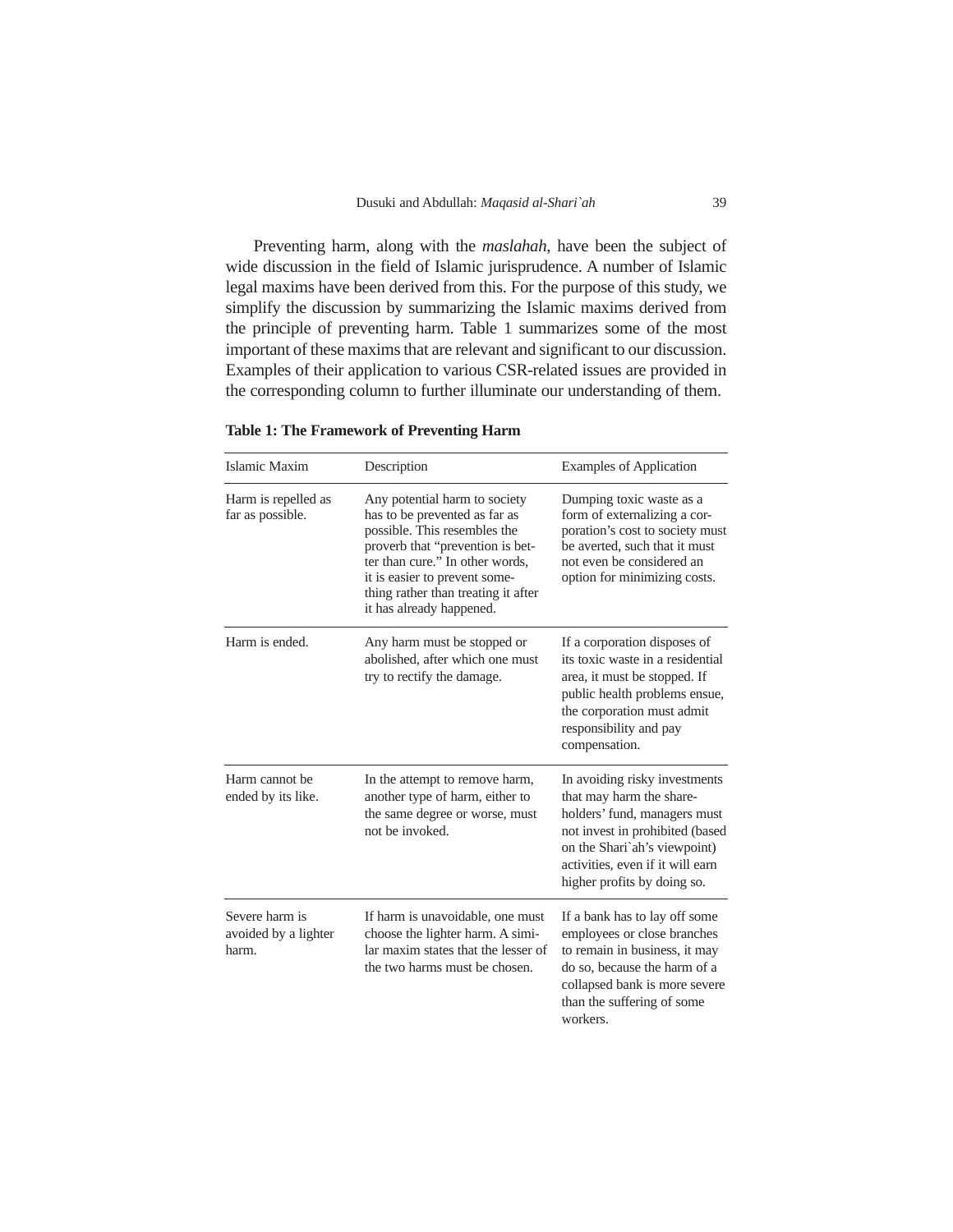#### 40 The American Journal of Islamic Social Sciences 24:1

| Islamic Maxim                                              | Description                                                                                                                                                                                                                                                                  | <b>Examples of Application</b>                                                                                                                                                                                                                                                                                             |
|------------------------------------------------------------|------------------------------------------------------------------------------------------------------------------------------------------------------------------------------------------------------------------------------------------------------------------------------|----------------------------------------------------------------------------------------------------------------------------------------------------------------------------------------------------------------------------------------------------------------------------------------------------------------------------|
| To repel a public<br>harm, a private<br>harm is preferred. | One has to absorb a private harm<br>in order to prevent social harm.<br>In other words, a corporation's<br>operation should be biased in<br>favor of society if two harmful<br>acts are in conflict.                                                                         | Avoiding companies that pro-<br>duce illegal drugs or engage<br>in activities detrimetnal to<br>public consumption is neces-<br>sary, even if doing so under-<br>mines individual profits.                                                                                                                                 |
| Repelling harm is<br>preferable to attain-<br>ing benefit. | If there is a conflict between<br>harm and benefit, the harm<br>must be repelled first, even if<br>doing so removes the benefit.<br>Since harm can easily spread<br>and cause severe damage, pri-<br>ority ought to be given to avert-<br>ing harm over attaining a benefit. | A bank should not finance<br>activities that might be per-<br>ceived as productive in terms<br>of profits or as supposedly<br>satisfying some demand (e.g.,<br>pornography, gambling, pros-<br>titution, alcohol), but still con-<br>tain elements that may<br>severely harm society or the<br>people's morals and health. |
| Harm must not<br>be sustained.                             | Anything that may cause harm<br>must be abolished, regardless<br>of whether it is old or new. In<br>other words, any preceding<br>harm must not be allowed to<br>continue, although the circum-<br>stances that originally caused<br>it might have changed.                  | An Islamic corporation that<br>acquires another corporation<br>must terminate any of its pro-<br>hibited activities or contracts<br>(e.g., investments in alcohol<br>or gambling).                                                                                                                                         |

The Islamic legal maxims extracted for this study were originally taken from the *Majallah al-Ahkam al-`Adliyah* (the Civil Code of the Ottoman Empire).47 The *Majallah* comprises of 851 articles arranged in an introduction and sixteen books. The introduction consists of 100 articles dealing with Islamic legal maxims. However, this study only selects those maxims that are relevant to the discussion of preventing harm within the CSR framework.

The *Majallah* reinforces the idea that each person is a social being and that social life and responsibility are integral, especially in commercial dealings or transactions. In fact, its first article clearly states: "In view of the fact that man is social in nature, he cannot live in solitude like other animals and is in need of mutual cooperation with his fellow men in order to promote a high civilization."48 Acknowledging that the individual is, by nature, selfish, the *Majallah* further reaffirms the Shari`ah's need to maintain order and justice, especially in balancing the individual's rights with those of society (viz., harmonizing self-interest with social interest). Therefore, in light of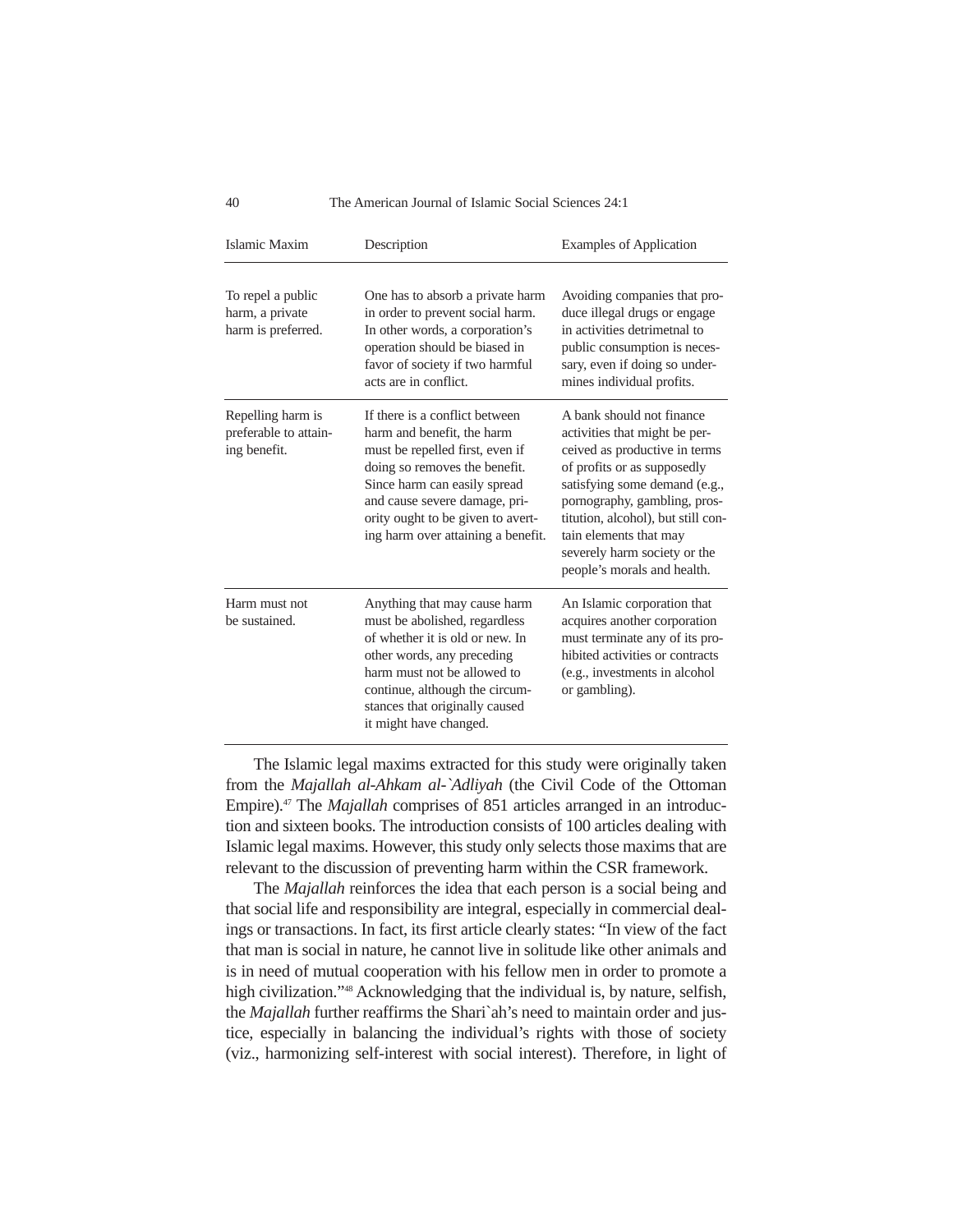this principle, corporations must consider social responsibilities and avoid business practices that harm the well-being of society at large.

# **Recommendation and Conclusion**

Many corporations still wonder how the ideal concept of CSR can be operationalized on the ground. While the primary reason for this is due to the corporation's distorted worldview of self-interest and restrictive role, both of which have long been entrenched in the western business community, the lack of a concrete and solid framework to manage the conflicting interests arising from its diverse stakeholders further thwarts the endeavor to promote good CSR practices. Therefore, this paper fills an important gap in both CSR and Islamic studies, since it offers an instructive understanding of CSR from an Islamic point of view.

The discussion on *maqasid al-shari`ah* and the *maslahah* provides adequate ethical guidance to executives and entrepreneurs who must decide which course to pursue and how much to commit to it. In particular, the *maslahah* pyramid along with the principle of preventing harm provide a framework for managers to deal with potential conflicts arising from the diverse expectations and interests of the corporation's stakeholders, especially with respect to CSR. By understanding the principles of preventing harm embedded in this framework, for instance, they can make better choices, especially when facing situations that involve trade-offs. For example, a manager who wants to maximize profits may be allowed to do so as long as his/her business activities do not have any negative repercussion on society or the surrounding environment.

The implications of these principles on how an Islamic corporation, such as an Islamic bank, functions are clear. Invoking the Shari`ah and reflecting the *maslahah* imply that such banks must not be solely oriented toward profit; rather, they must seek to promote the social welfare and protect the needs of society as a whole. In addition, they should have a clear financing policy and guidelines to guide them while they are considering a commercial dealing proposal. For example, Islamic banks cannot finance a company dealing in gambling, pornography, alcohol, and other prohibited transactions; a company involved in activities deemed harmful to society (e.g., environmental degradation); or a company dealing with oppressive regimes or those who abuse human rights. Moreover, Islamic banks cannot make excessive profits at their customers'expense or undermine and neglect their social responsibility and commitments to their stakeholders.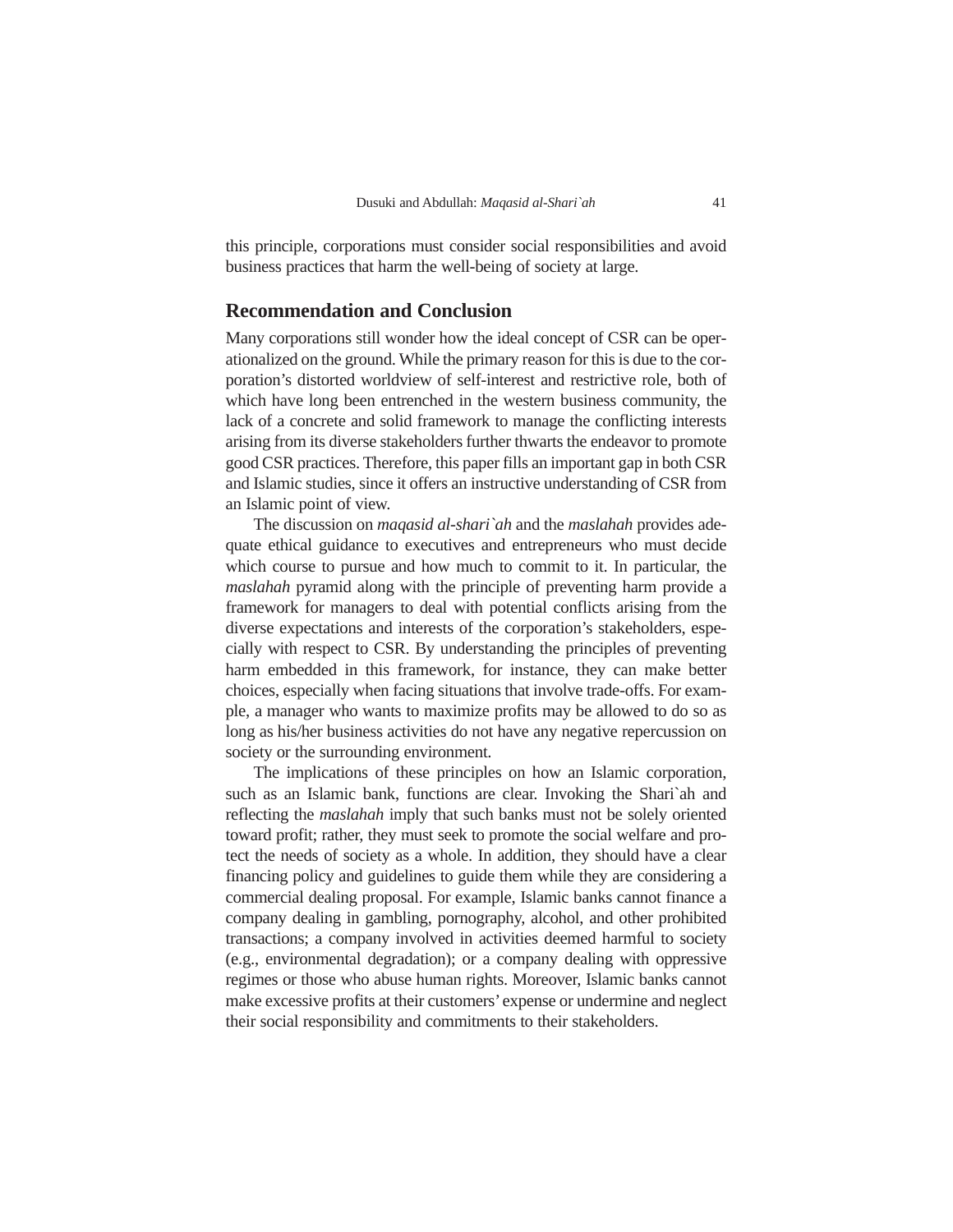To conclude, the concept of CSR is not alien to Islam, for it is deeply inscribed in the Shari`ah. Therefore, any corporation that claims to follow Shari`ah-based principles should naturally practice CSR, as it enshrines Islam's true spirit. Indeed, Islamic corporations should endeavor to be the epicenter in the business galaxy of promoting good CSR practices. In this respect, assimilating CSR and other Islamic ideals to fulfill stakeholder expectations deserves the utmost consideration, as the desire to do so represents a fundamental difference between Islamic and conventional corporations. Given all of the above factors, this study suggests the importance of CSR training programs that incorporate a Shari`ah dimension to educate people, especially Muslim executives and entrepreneurs, about CSR best practices. These programs could promote better understanding among the public of why CSR is important, how it could benefit the community as a whole, and eliminate misconceptions that may arise during its implementation. An in-depth understanding of the Shari`ah, its objectives, and principles may also benefit managers, particularly on how to practice CSR more effectively and efficiently without undermining corporation's viability and longterm sustainability.

#### **Endnotes**

- 1. See, for example, J. Snider, R. P. Hill, and D. Martin, "Corporate Social Responsibility in the 21st Century: A View from the World's Most Successful Firms," *Journal of Business Ethics*, no. 48 (2003): 175-87.
- 2. Earlier authors, among them A. B. Obe, J. A. Mohamed, and Zinkin and G. A. Williams, agree that the idea of CSR is deeply inscribed in the Shari`ah and thus not alien to Islam. See, for example, Amir Bhatia Obe, "Corporate Social Responsibility in the Context of Islam," in *Workbook on Corporate Social Responsibility*, (2004): 57-68. Available at www.fco.gov.uk/Files/kfile/CSR-WORKBOOKcc0824,0.pdf; and Javed Akhtar Mohamed, "An Islamic Perspective of Corporate Social Responsibility" (paper presented at the Islamic Studies Postgraduate Conference, University of Melbourne, 21-22 Nov. 2005). Zinkin and Williams also posit that CSR seems to conform closely to Islamic principles and can build bridges between civilizations, especially in our increasingly difficult and turbulent world. For details, refer to their "Islam and CSR: A Study of the Compatibility between the Tenets of Islam and the UN Global Compact" (Feb. 2006). Available at http://ssrn.com/abstract=905201.
- 3. CSR Europe, *European Postal Services and Social Responsibilities* (Brussels: Corporate Citizenship Company and CSR Europe, date?), 48.
- 4. Robert Davies, "The Business Community: Social Responsibility and Corporate Values," in *Making Globalization Good: The Moral Challenge of Global Capitalism* (Oxford: Oxford University Press, 2003).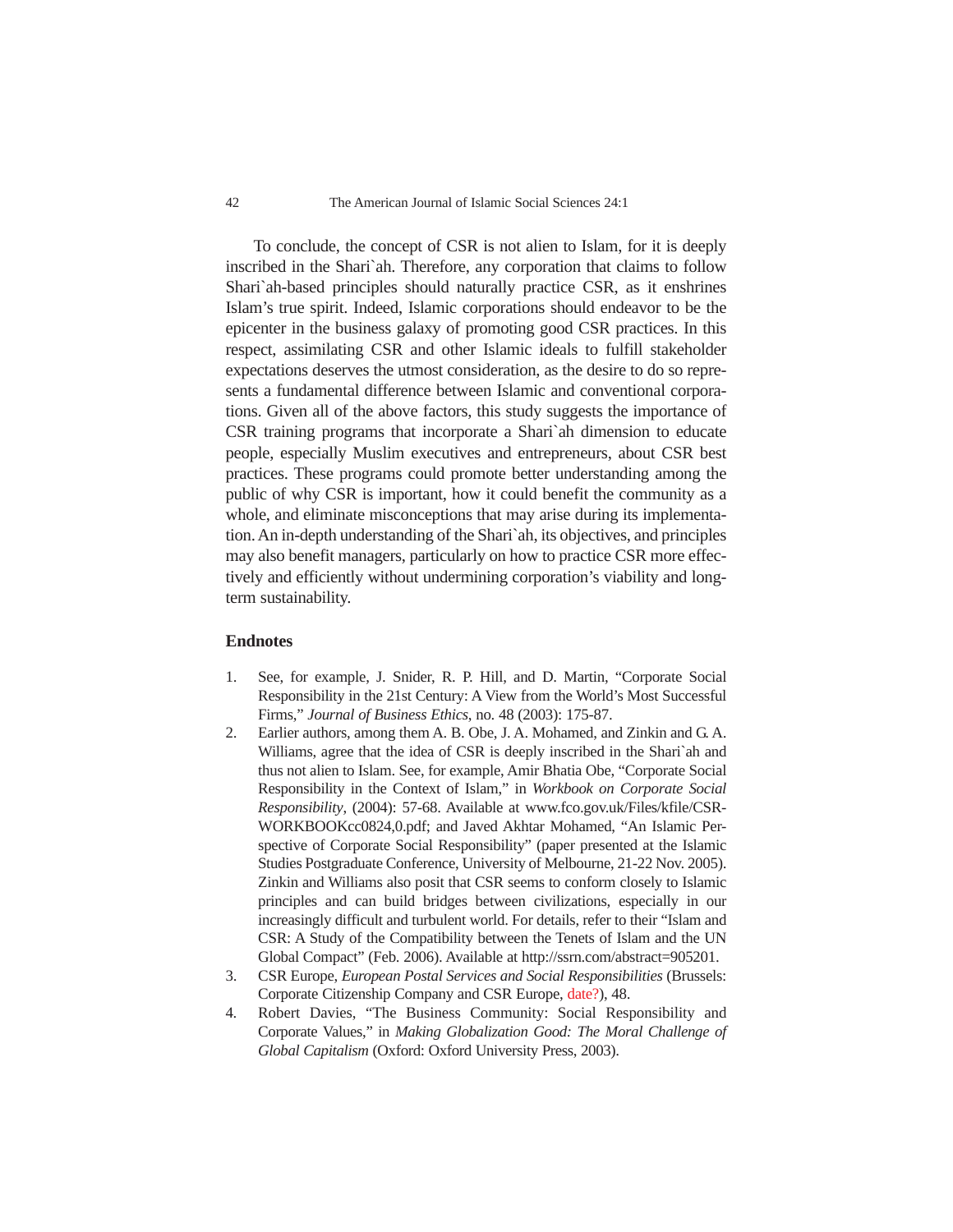- 5. Milton Friedman, *Capitalism and Freedom* (Chicago: The University of Chicago Press, 1967).
- 6. R. Edward Freeman, *Strategic Management: A Stakeholder Approach* (London: Pitman, 1984).
- 7. George P. Lantos, "The Boundaries of Strategic Corporate Social Responsibility," *Journal of Consumer Marketing* 18, no. 7 (2001): 597-99.
- 8. Ibid., 602-04.
- 9. See, for example, Thomas Donaldson and Thomas W. Dunfee, "Toward a Unified Conception of Business Ethics: Integrative Social Contracts Theory," *Academy of Management Review* 19, no. 2 (1994): 252-84.
- 10. Davies, "Business," 167.
- 11. James M. Humber, "Beyond Stockholders and Stakeholders: A Plea for Corporate Moral Autonomy," *Journal of Business Ethics* 36, no. 3 (2002): 215.
- 12. Khaliq Ahmad, "Islamic Ethics in a Changing Environment for Managers," in *Ethics in Business and Management: Islamic and Mainstream Approaches* (London: Asean Academic Press, 2002). 97-109.
- 13. Cited in Imran Ahsan Khan Nyazee, *Islamic Jurispudence (Usul al-Fiqh)* (Islamabad: Islamic Research Institute Press, 2000).
- 14. Nyazee's argument is supported by a number of Qur'anic verses, among them 23:71.
- 15. Muhammad Hashim Kamali, "Sources, Nature and Objectives of Shari`ah," *The Islamic Quarterly* (1989): 215-35.
- 16. Ziauddin Sardar, *Islam, Postmodernism and Other Futures: A Ziauddin Sardar Reader* (London: Pluto Press, 2003).
- 17. Wael B. Hallaq, *A History of Islamic Legal Theories: An Introduction to Sunni Usul al-Fiqh* (Cambridge: Cambridge University Press, 2004).
- 18. M. Umer Chapra, *The Future of Economics: An Islamic Perspective* (Leicester: The Islamic Foundation, 2000), 118.
- 19. Nyazee, *Islamic Jurispudence*, 121.
- 20. These attributes correspond to Qur'an 21:107 and 10:57.
- 21. Many classical-era Islamic legal scholars advocated the principle of the public good (*maslahah*) and the Shari`ah's objectives (*maqasid al-shari`ah*) in Islamic legal thought (*fiqh*): e.g., al-Juwayni (d. 1085), al-Ghazzali (d. 1111), al-Razi (d. 1209), al-Amidi (d. 1233), al-Salmi (d. 1261), al-Qarafi (d. 1285), Ibn Taymiyah (d. 1327), al-Shatibi (d. 1388), Ibn al-Qayyim al-Jawziyah (d. 1350), and al-Tufi (1316). Cited in Deina AbdelKader, "Modernity, the Principles of Public Welfare (*Maslahah*), and the End Goals of the Shari`ah (*Maqasid*) in Muslim Legal Thought," *Islam and Christian-Muslim Relations* 14, no. 2 (2003): 164-74.
- 22. Cited in Nyazee, *Islamic Jurispudence*, 161.
- 23. All jurists from the main Sunni schools of Islamic jurisprudence agree that the Shari`ah's main sources are the Qur'an, the Sunnah, *ijma`* (the consensus of Islamic jurists), and *qiyas* (analogical deductions). For a detailed discussion of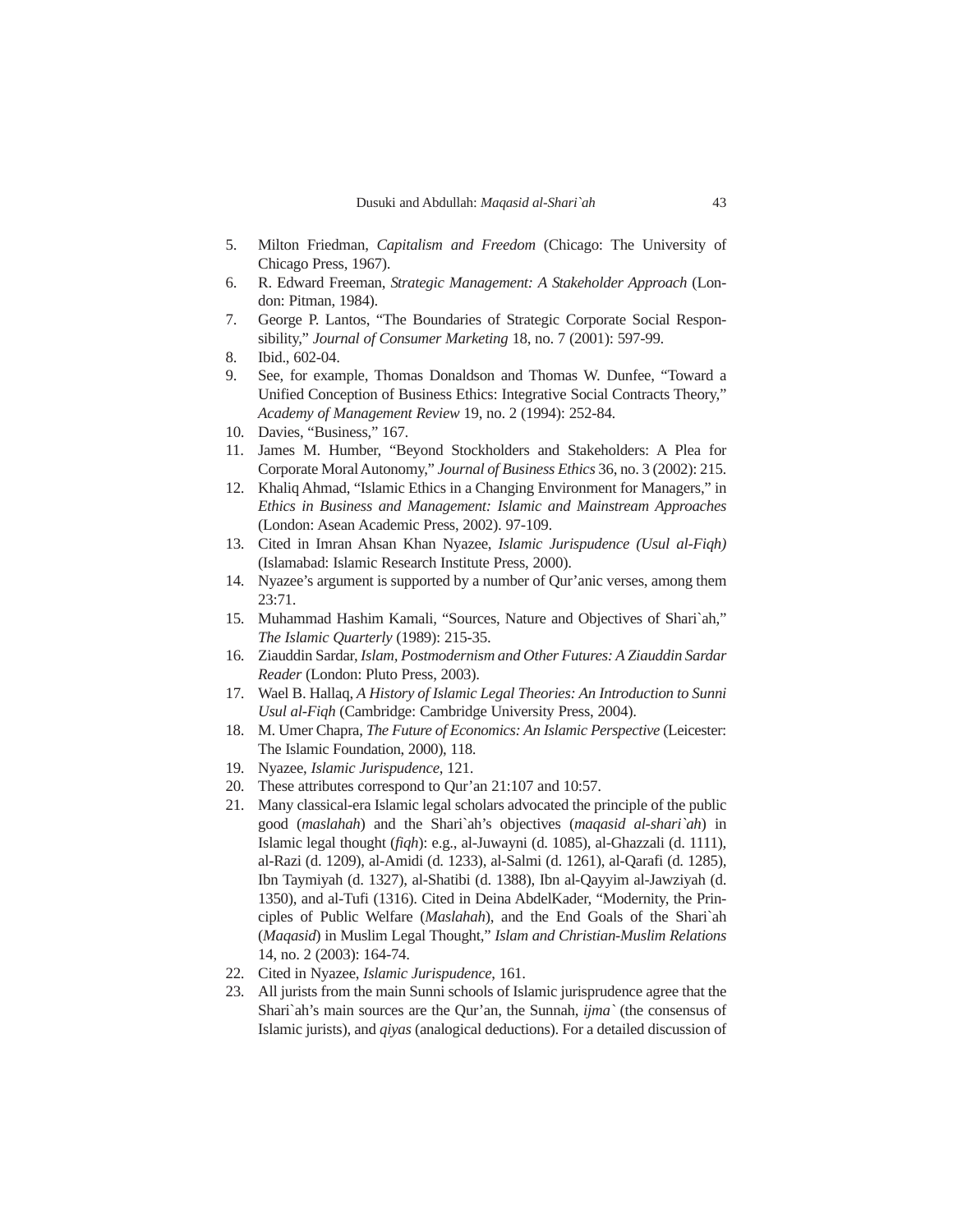each source, refer to Abdul Karim Zaidan, *Al-Madkhal li Dirasat al-Shari`ah al-Islamiyah* (Baghdad: Maktabah al-Quds, 1985), 190-215.

- 24. The formulation of a rule on the basis of *al-masalih al-mursalah* must take into account the public good and conform to the Shari`ah's objectives. According to the Maliki school, this tool must fulfill three main conditions. First, it must deal only with transactions (*mu`amalat*) in which reasoning through one's rational faculty is deemed necessary. This is unlike actions related to religious observance, such as an act of worship (*`ibadah*), which is strictly subjected to the Shari`ah's main sources. Second, the interests should be in harmony with the Shari`ah's spirit. Third, the interests should be of the essential type, as opposed to the embellishment type. Here, "essential" implies preserving the Shari`ah's five main objectives. For details, see Sobhi R. Mahmassani, *The Philosophy of Jusrispudence in Islam* (Kuala Lumpur: Open Press, 2000). 87-89.
- 25. Ibid., 88.
- 26. Ahmad al-Raisuni, *Nazariah al-Maqasid `inda al-Imam al-Shatibi* (Riyadh: Dar al-`Alamiyah Kitab al-Islami, 1992), 41-45.
- 27. Hallaq, *History*, 168.
- 28. Ibid., 168-69.
- 29. According to Hallaq, the essentials are maintained by two means: on the one hand, they are enhanced and strengthened, while on the other, all potential harm that may arise to affect them is averted. For example, protecting life and intellect are examples of important elements of the essentials that can be enhanced by providing proper food, shelter, clothing, education, and so on. On the other hand, any potential harm that might threaten these essentials may be averted by means of a penal law or punishment that prohibits alcohol or dumping toxic waste that may cause harm to one's intellect and life, respectively. Cited in Hallaq, *History*, 168.
- 30. As a case in point, the validity of an Islamic leasing instrument (*ijarah*) that may be initially of secondary (*hajiyat*) importance to an individual is elevated to an essential (*daruriyat*) *maslahah,* as it is deemed essential for the society at large. Refer to Mohammad Hashim Kamali, *Principles of Islamic Jurispudence* (Petaling Jaya, Malaysia: Pelanduk Publications, 1989), 352-56.
- 31. Syed Muhammad Naquib Al-Attas, "The Worldview of Islam: An Outline," in *Islam and The Challenge of Modernity* (Kuala Lumpur: The International Institute of Islamic Thought and Civilization [ISTAC], 1996).
- 32. Narratged by al-Tirmidhi and al-Hakim.
- 33. Syed Nawab Haider Naqvi, *Perspective of Morality and Well-Being: A Contribution to Islamic Economics* (Leicester: The Islamic Foundation, 2003), 99-110.
- 34. Saiyad Fareed Ahmad, "Does Morality Require God?" *Intellectual Discourse* 11, no. 1 (2003): 51-76.
- 35. Ibid., 65-66.
- 36. According to Islamic scholars, the existence of the complementary and the embellishments depends upon the primary purposes underlying the essentials,